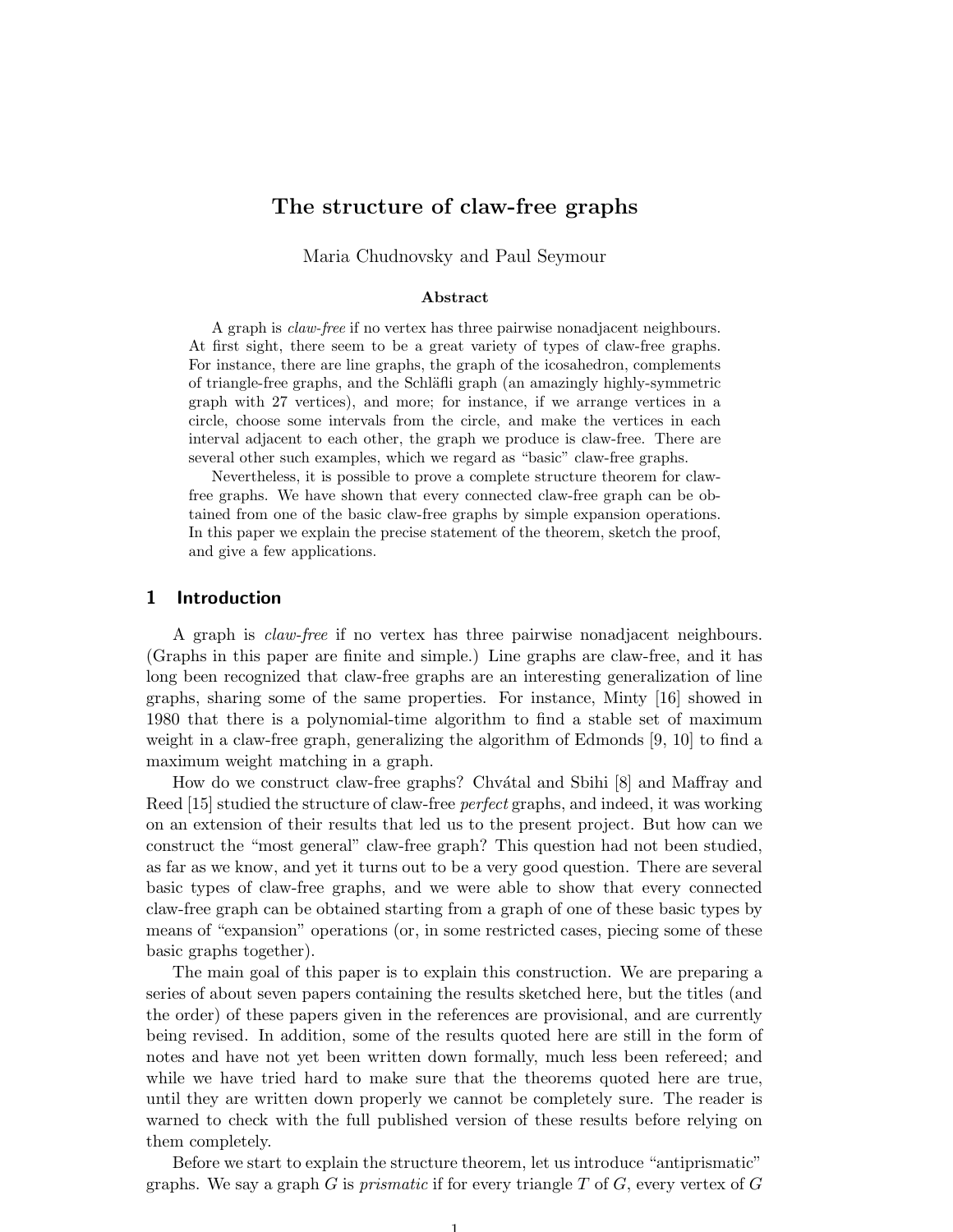not in T has a unique neighbour in T (a *triangle* means a 3-vertex clique). Prismatic graphs have a complex structure, but it turns out that they can be completely described (see sections 6, 7). We say G is *antiprismatic* if its complement graph  $G$ is prismatic. Clearly antiprismatic graphs are claw-free, and they seem to form a subclass of claw-free graphs that is very different from the others. (At least, all our standard methods for analyzing claw-free graphs failed completely when we reached the stage of trying to analyze antiprismatic graphs, and we had to come up with totally new approaches.) Understanding antiprismatic graphs was probably the most difficult part of the project.

The Schläfli graph (a very interesting and highly symmetric graph, described later) is antiprismatic, and it and its induced subgraphs (and some other graphs derived from it by expanding vertices) form a class of antiprismatic graphs, one of (about) eight classes that we need. We showed that every antiprismatic graph either belongs to one of four of these classes, or could be constructed from a sequence of members of the other four classes by repeated hex-joins.

The most important result in this paper is of course the general structure theorem for claw-free graphs. This is explained in detail in sections 3–7, but let us give some idea of it now. We can confine ourselves to connected claw-free graphs  $G$ , and it is convenient also to assume that  $G$  admits no "homogeneous pair of cliques", which we explain in the next section. Then we find that the type of structure that  $G$  possesses depends heavily on  $\alpha(G)$ , the size of the largest stable set of G. When  $\alpha(G) \geq 4$ , it turns out that  $G$  is either a kind of generalized line graph, or a circular interval graph. When  $\alpha(G) = 3$ , there are several additional possibilities; for instance, that either G is a subgraph of the icosahedron, or G is expressible as a "hex-join" (explained later), or G is antiprismatic.

Unfortunately the result is rather complicated, and as a warmup we first discuss what are called "quasi-line graphs". A graph  $G$  is a *quasi-line graph* if for every vertex v, the set of neighbours of v can be expressed as the union of two cliques. (A *clique* in G is a set of pairwise adjacent vertices of  $G$ .) Note that we do not require that two neighbours of  $v$  are adjacent if and only if they both belong to one of the cliques; there may be edges between neighbours of  $v$  that do not belong to the same clique. Quasi-line graphs are clearly claw-free; they form a proper subset of the set of all claw-free graphs, and a proper superset of the set of all line graphs, and make an interesting half-way stage. We found a structure theorem for all quasi-line graphs, and for that question the answer is much prettier than for general claw-free graphs.

One reason for interest in quasi-line graphs is a problem of Ben Rebea [1]. Since Edmonds' matching algorithm generalizes to claw-free graphs, one might hope that also Edmonds' matching polytope theorem [9] extends to claw-free graphs, and several people [12, 13, 14, 17] have worked on this, although it remains open. We are asking for the list of linear inequalities defining the convex hull of the stable sets of G, where we regard a stable set of a  $(0,1)$ -vector in  $\mathbb{R}^{V(G)}$ . For general claw-free graphs G there is not even a conjecture, but Ben Rebea suggested the same problem for quasi-line graphs, and for that class there is a conjectured answer [17]. We have been able to find the desired list of inequalities for all connected quasi-line graphs that are not of one particular type, graphs we call "fuzzy circular interval graphs"; and in a still more recent paper, Eisenbrand, Oriolo, Stauffer and Ventura [11]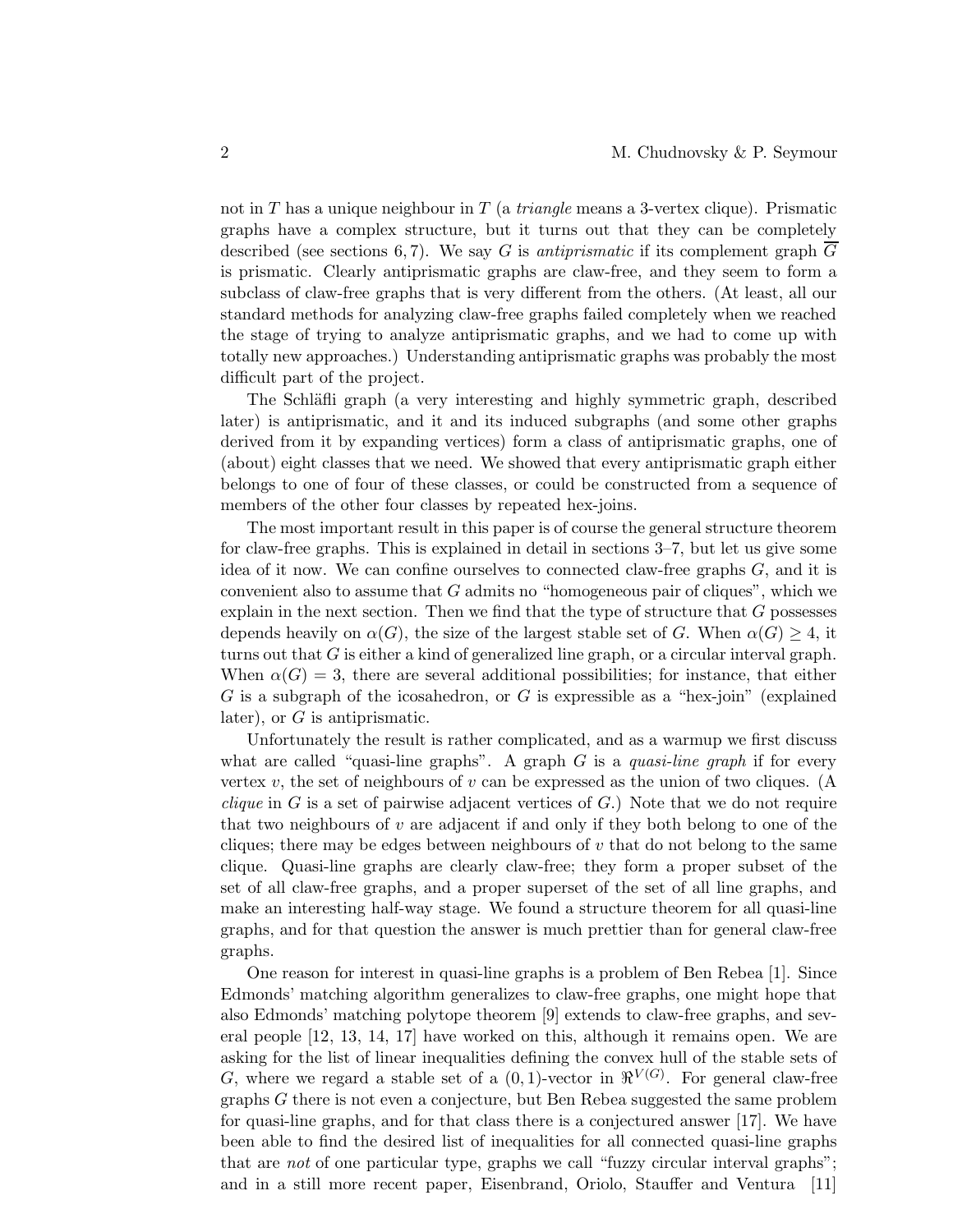solved the case that we left open. This is explained in section 2.

For a graph G, let  $\chi(G), \omega(G)$  denote the chromatic number of G and the maximum size of a clique of G. Another result that we might hope to extend from line graphs to general claw-free graphs is Vizing's theorem  $[18]$ , which implies that if G is a line graph (of a simple graph), then  $\chi(G) \leq \omega(G) + 1$ . For general claw-free graphs (or even for line graphs of non-simple graphs) this is false, although Shannon's theorem implies that  $\chi(G) < \frac{3}{2}$  $\frac{3}{2}\omega(G) + 1$  for line graphs. Note also that for a *n*-vertex graph G with  $\alpha(G) \leq 2$ , even the linear bound is false;  $\chi(G) \geq n/2$ , and yet  $\omega(G)$  may be  $o(n)$ . Nevertheless, for connected claw-free graphs with  $\alpha(G) \geq 3$ , the structure is much more controlled, and we were able to show that for any such graph,  $\chi(G) \leq 2\omega(G)$  (and this is asymptotically best possible). We discuss colouring claw-free graphs in section 8.

# 2 Quasi-line graphs

Construct a graph G as follows. Take a circle C, and let  $V(G)$  be a finite set of points of C. Take a set of intervals from  $C$  (an *interval* means a proper subset of C homeomorphic to [0,1]); and say that  $u, v \in V(G)$  are adjacent in G if  $\{u, v\}$ is a subset of one of the intervals. We call such a graph a *circular interval graph*. All such graphs are claw-free, and indeed they are quasi-line graphs, as is easily seen. (These are a subclass of class of circular arc graphs; they are sometimes called "proper" circular arc graphs.) Linear interval graphs are defined in the same way, taking  $C$  to be a line instead of a circle. Every linear interval graph is also a circular interval graph.

There is another way to construct quasi-line graphs, that we explain next. A vertex  $v \in V(G)$  is simplicial if the set of neighbours of v is a clique. A strip  $(G, a, b)$ consists of a claw-free graph  $G$  together with two designated simplicial vertices  $a, b$ called the *ends* of the strip. For instance, if  $G$  is a linear interval graph, with vertices  $v_1, \ldots, v_n$  in order and with  $n > 1$ , then  $v_1, v_n$  are simplicial, and so  $(G, v_1, v_n)$  is a strip, called a linear interval strip.

Suppose that  $(G, a, b)$  and  $(G', a', b')$  are two strips. We compose them as follows. Let A, B be the set of vertices of  $G \setminus \{a, b\}$  adjacent in G to a, b respectively, and define  $A', B'$  similarly. Take the disjoint union of  $G \setminus \{a, b\}$  and  $G' \setminus \{a', b'\}$ ; and let H be the graph obtained from this by adding all possible edges between A and  $A<sup>'</sup>$ and between  $B$  and  $B'$ . Then  $H$  is claw-free.

This method of composing two strips is symmetrical between  $(G, a, b)$  and  $(G', a', b')$ , but we do not use it in a symmetrical way. We use it as follows. Start with a graph  $G_0$  with an even number of vertices and which is the disjoint union of complete graphs, and pair the vertices of  $G_0$ . Let the pairs be  $(a_1, b_1), \ldots, (a_n, b_n)$ , say. For  $i = 1, \ldots, n$ , let  $(G'_i, a'_i, b'_i)$  be a strip. For  $i = 1, \ldots, n$ , let  $G_i$  be the graph obtained by composing  $(G_{i-1}, a_i, b_i)$  and  $(G_i', a_i')$  $i<sub>i</sub>$ ,  $b'_{i}$  $\mathcal{L}_i$ ; then the resulting graph  $G_n$  is called a composition of the strips  $(G_i', a_i')$  $i, b_i'$  $i)$   $(1 \leq i \leq n)$ . For instance, if for each of the strips  $(G'_i, a'_i)$  $i<sub>i</sub>$ ,  $b'_{i}$  $\eta_i'$  ,  $G_i'$  is a 3-vertex path with ends  $a_i'$  $i<sub>i</sub>$ ,  $b'_{i}$  $'_{i}$ , then the effect of composing with  $(G'_i, a'_i)$  $\sum_{i}^{\prime} b_i^{\prime}$  $a_i$  is the identification of  $a_i, b_i$ ; and so the graphs that are compositions of such 3-vertex path strips are precisely line graphs.

It is easy to check that every graph that is the composition of linear interval strips is a quasi-line graph, so this gives us a second construction for quasi-line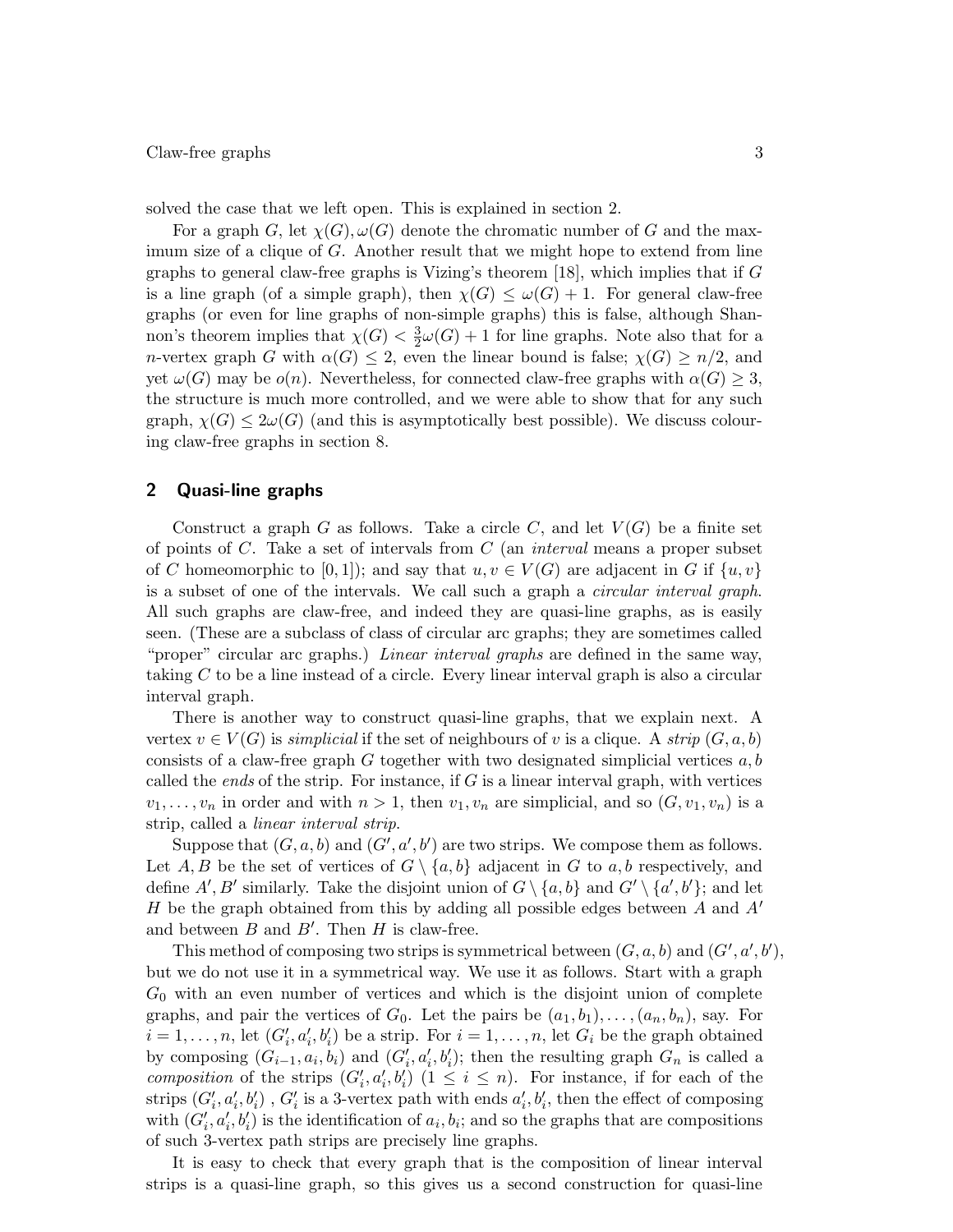graphs (and this includes line graphs, since the 3-vertex strip mentioned above is a linear interval strip). This is not quite the whole story for quasi-line graphs yet; we need one more concept.

A homogeneous pair of cliques in  $G$  is a pair  $(A, B)$  such that:

- A, B are cliques in G and  $A \cap B = \emptyset$ ,
- no vertex of  $G \setminus (A \cup B)$  has both a neighbour and a non-neighbour in A, and the same for B, and
- either  $|A| \geq 2$  or  $|B| \geq 2$ .

Now we can state one version of our structure theorem for quasi-line graphs, the following.

**2.1** For every quasi-line graph  $G$ , if  $G$  is connected and there is no homogeneous pair of cliques in  $G$ , then either  $G$  is a circular interval graph, or  $G$  is a composition of linear interval strips.

One might object that this is not quite a structure theorem for all quasi-line graphs. The hypothesis that  $G$  is connected is unobjectionable, because if we understand the possibilities for the connected components of a quasi-line graph, then we understand the possibilities for the entire graph; but the same is not true for the "homogeneous pair" hypothesis. Suppose that we wish to understand the structure of a connected quasi-line graph that does admit a homogeneous pair of cliques. We could delete all except one vertex from both of the cliques, and iterate (if there is still a homogeneous pair of cliques, do it again), until 2.1 can be applied; and then add back in all the homogeneous pairs we deleted. But it is not so easy to see how to describe the global structure that results. Below we give a more explicit description.

First, we need to extend the concept of a circular interval graph. We say that a graph  $G$  is a *fuzzy circular interval graph* if:

- there is a map  $\phi$  from  $V(G)$  to a circle C (not necessarily injective), and
- there is a set of intervals from  $C$ , none including another, and such that no point of  $C$  is an end of more than one of the intervals, so that
- for u, v in G, if u, v are adjacent then  $\{u, v\}$  is a subset of one of the intervals, and if  $u, v$  are nonadjacent then  $u, v$  are both ends of any interval including both of them (and in particular, if  $\phi(u) = \phi(v)$  then u, v are adjacent).

(If also we required  $\phi$  to be injective, this would be equivalent to the definition of a circular interval graph.) If  $x, y$  are ends of an interval and one of the sets  $\phi^{-1}(x), \phi^{-1}(y)$  has at least two members, then the pair  $(\phi^{-1}(x), \phi^{-1}(y))$  is a homogeneous pair of cliques; and these turn out to be the only kinds of homogeneous pairs of cliques that we need. (Fuzzy linear interval strips are defined analogously, with the proviso that if a, b are the ends of the strip then  $\phi(a), \phi(b)$  are different from  $\phi(v)$  for all other vertices v of G.) The following is a more explicit version of the structure theorem for quasi-line graphs.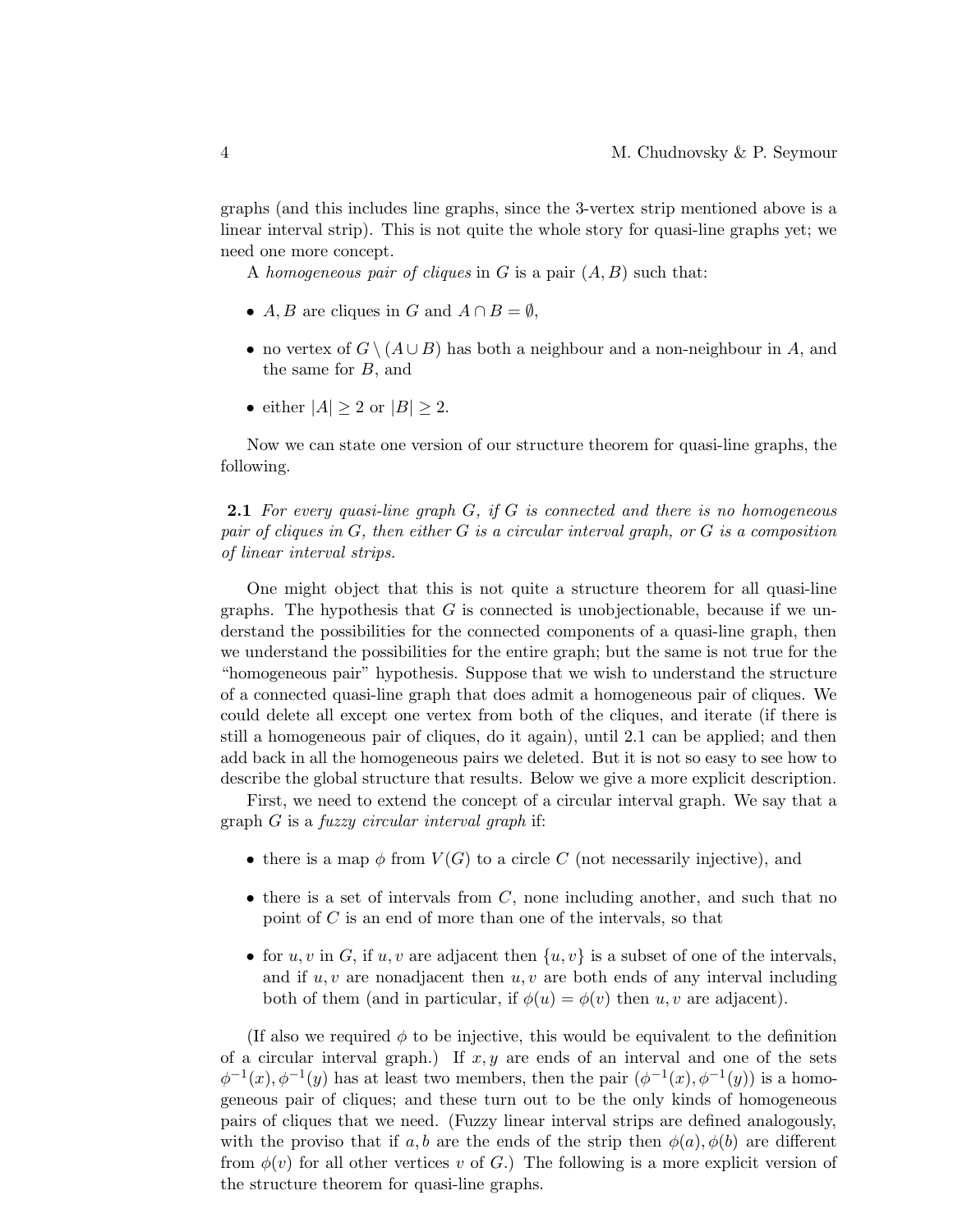**2.2** For every quasi-line graph  $G$ , if  $G$  is connected, then either  $G$  is a fuzzy circular interval graph, or G is a composition of fuzzy linear interval strips.

The current proof of 2.2 is indirect. First we apply the general structure theorem for claw-free graphs, described later; this tells us that our quasi-line graph belongs to one of several basic classes, or is an expansion of such a graph. Then we examine each of these classes separately, to figure out which quasi-line graphs it contains. The most difficult class is the one where we get least information, the class of graphs  $G$ with  $\alpha(G) \leq 2$ ; these graphs are always claw-free, but are not necessarily quasi-line graphs, and perhaps half or more of the entire proof is spent on this case. We omit further details, which will appear in a separate paper [6].

Let us turn to the application to Ben Rebea's question, mentioned in the introduction. Let G be a graph, and for  $X \subseteq V(G)$ , let  $\underline{X} \in \mathfrak{R}^{V(G)}$  be the vector where for  $v \in V(G)$ ,  $\underline{X}_v = 1$  if  $v \in X$  and  $\underline{X}_v = 0$  if  $v \notin X$ . The stable set polytope of G is the convex hull of all the vectors  $\underline{X}$  such that  $X \subseteq V(G)$  is stable. Every point p of the stable set polytope satisfies the following inequalities:

- $p_v \geq 0$  for all  $v \in V(G)$
- $\sum_{v \in K} p_v \leq 1$  for every clique K of G
- for every odd list  $K_1, \ldots, K_{2n+1}$  of cliques of G, if Y denotes the set of all vertices in at least two of  $K_1, \ldots, K_{2n+1}$ , then  $\sum_{v \in Y} p_v \leq n$ .

(To see this, note that since all the inequalities are linear, it suffices to check that they holds when  $p = \underline{X}$  for a stable set X.) Let us call these Edmonds' inequalities. When  $G$  is a line graph, Edmonds' matching polytope theorem  $[9]$  asserts that a point  $p \in \mathfrak{R}^{V(G)}$  belongs to the stable set polytope if and only if it satisfies Edmonds' inequalities. For general claw-free graphs this is not true, but the problem seems more tractable for quasi-line graphs, and in [17] there is a conjecture presenting an alternative list of inequalities that may be necessary and sufficient when  $G$  is a quasi-line graph. We were able to show the following:

**2.3** Let  $G$  be a connected quasi-line graph, that is not a fuzzy circular interval graph. Then a point  $p \in \mathbb{R}^{V(G)}$  belongs to the stable set polytope if and only if it satisfies Edmonds' inequalities.

To prove this, we observe first that 2.2 implies that  $G$  is a composition of fuzzy linear interval strips. Each of the strips can be adequately simulated by an appropriate 5-vertex strip; if we make the corresponding composition of these simplified strips, we obtain a line graph, for which Edmonds' theorem gives the stable set polytope; and now we replace the simplified strips by the original strips, one by one, and check the effect on the stable set polytope at each step. We omit further details.

More recently, Eisenbrand, Oriolo, Stauffer and Ventura [11] have solved the same question for the case that was still open, for fuzzy circular interval graphs, and hence completed the answer to Ben Rebea's question.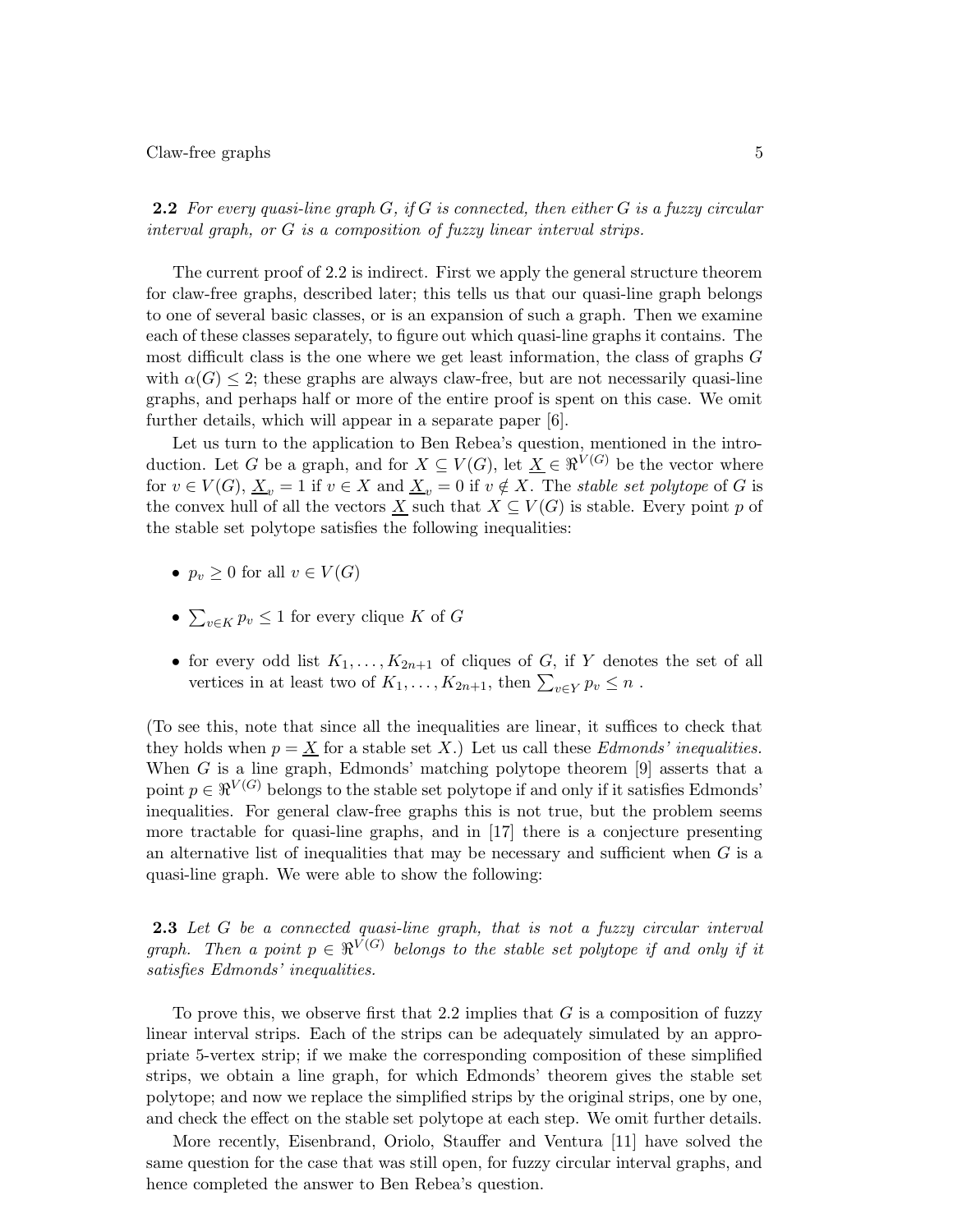# **3** Claw-free graphs with  $\alpha(G) \geq 4$

Let us begin on the structure theorem for general claw-free graphs. In this section we consider the case of claw-free graphs G with  $\alpha(G) \geq 4$ . One way to make such a graph is to take the disjoint union of two claw-free graphs  $G_1, G_2$  neither of which is complete, and we cannot hope yet to explain the structure of graphs constructed this way in any finer detail, because at this stage we know nothing about  $G_1, G_2$  (since they might not satisfy  $\alpha(G_1), \alpha(G_2) \geq 4$ . Thus we had better confine ourselves to connected graphs.

Another way one might try to confound the attempt to describe all connected claw-free graphs G with  $\alpha(G) \geq 4$  is the following. For  $i = 1, 2$ , let  $a_i$  be a simplicial vertex of a connected claw-free graph  $G_i$ ; and construct G as follows. G is obtained from the disjoint union of  $G_1 \setminus a_1$  and  $G_2 \setminus a_2$  by making every neighbour of  $a_1$  in  $G_1$ adjacent to every neighbour of  $a_2$  in  $G_2$ . (This is a version of the strip combinations of the previous section, except now we are just using one simplicial vertex instead of two.) The graph G we produce is claw-free and connected (except in trivial cases), and may well satisfy  $\alpha(G) \geq 4$ , even if  $\alpha(G_1) \leq 3$  or  $\alpha(G_2) \leq 3$  (or both). So to describe all connected claw-free graphs with  $\alpha(G) \geq 4$ , we will also need to describe all connected claw-free graphs  $G_1$  with  $\alpha(G_1) \leq 3$  that have a simplicial vertex. Curiously, this can be done; almost all the types of connected claw-free graphs  $G_1$ with  $\alpha(G_1) \leq 3$  cannot have simplicial vertices, and we can explicitly describe those that do. Nevertheless, to simplify the presentation here, we prefer to avoid this step.

Instead, we assume that our graph G cannot be constructed from graphs  $G_1, G_2$ in the way just described. More precisely, let us say that G admits a 1-join if  $V(G)$ can be partitioned into four sets  $A_1, B_1, A_2, B_2$ , where  $A_1 \cup A_2$  is a clique,  $B_1, B_2$ are nonempty, and there are no edges between  $A_1 \cup B_1$  and  $A_2 \cup B_2$  except those between  $A_1, A_2$ . Except in trivial cases, the claw-free graphs that are expressible as compositions in the way described earlier in this section are precisely the claw-free graphs that admit 1-joins. So henceforth in this section we assume that  $G$  does not admit a 1-join. (Note that this implies that  $G$  is connected.)

For such graphs we can describe the structure completely; there is a result analogous to 2.2, except that we need two new kinds of strips, the following:

- Let G be the graph with vertex set  $\{v_1, \ldots, v_{13}\}$  and with adjacency as follows.  $v_1$ - $\cdots$ - $v_6$  is a hole in G of length 6. Next,  $v_7$  is adjacent to  $v_1, v_2; v_8$  is adjacent to  $v_4, v_5; v_9$  is adjacent to  $v_6, v_1, v_2, v_3; v_{10}$  is adjacent to  $v_3, v_4, v_5, v_6, v_9; v_{11}$ is adjacent to  $v_3, v_4, v_6, v_1, v_9, v_{10}$ ;  $v_{12}$  is adjacent to  $v_2, v_3, v_5, v_6, v_9, v_{10}$ ; and  $v_{13}$  is adjacent to  $v_1, v_2, v_4, v_5, v_7, v_8$ . Let  $X \subseteq \{v_{11}, v_{12}, v_{13}\};$  then the strip  $(G \setminus X, v_7, v_8)$  is called an XX-strip.
- Let  $n \ge 0$ . Let  $A = \{a_0, a_1, \ldots, a_n\}$ ,  $B = \{b_0, b_1, \ldots, b_n\}$  and  $C = \{c_1, \ldots, c_n\}$ be three cliques, pairwise disjoint. Let G be the graph with vertex set  $A\cup B\cup C$ and with adjacency as follows. For  $0 \leq i, j \leq n$ , let  $a_i, b_j$  be adjacent if and only if  $i = j > 0$ , and for  $1 \leq i \leq n$  and  $0 \leq j \leq n$  let  $c_i$  be adjacent to  $a_j, b_j$ if and only if  $i \neq j \neq 0$ . Let  $X \subseteq A \cup B \cup C$  with  $a_0, b_0 \notin X$ ; then the strip  $(G \setminus X, a_0, b_0)$  is called an *antihat strip*.

One version of the structure theorem in this case is the following: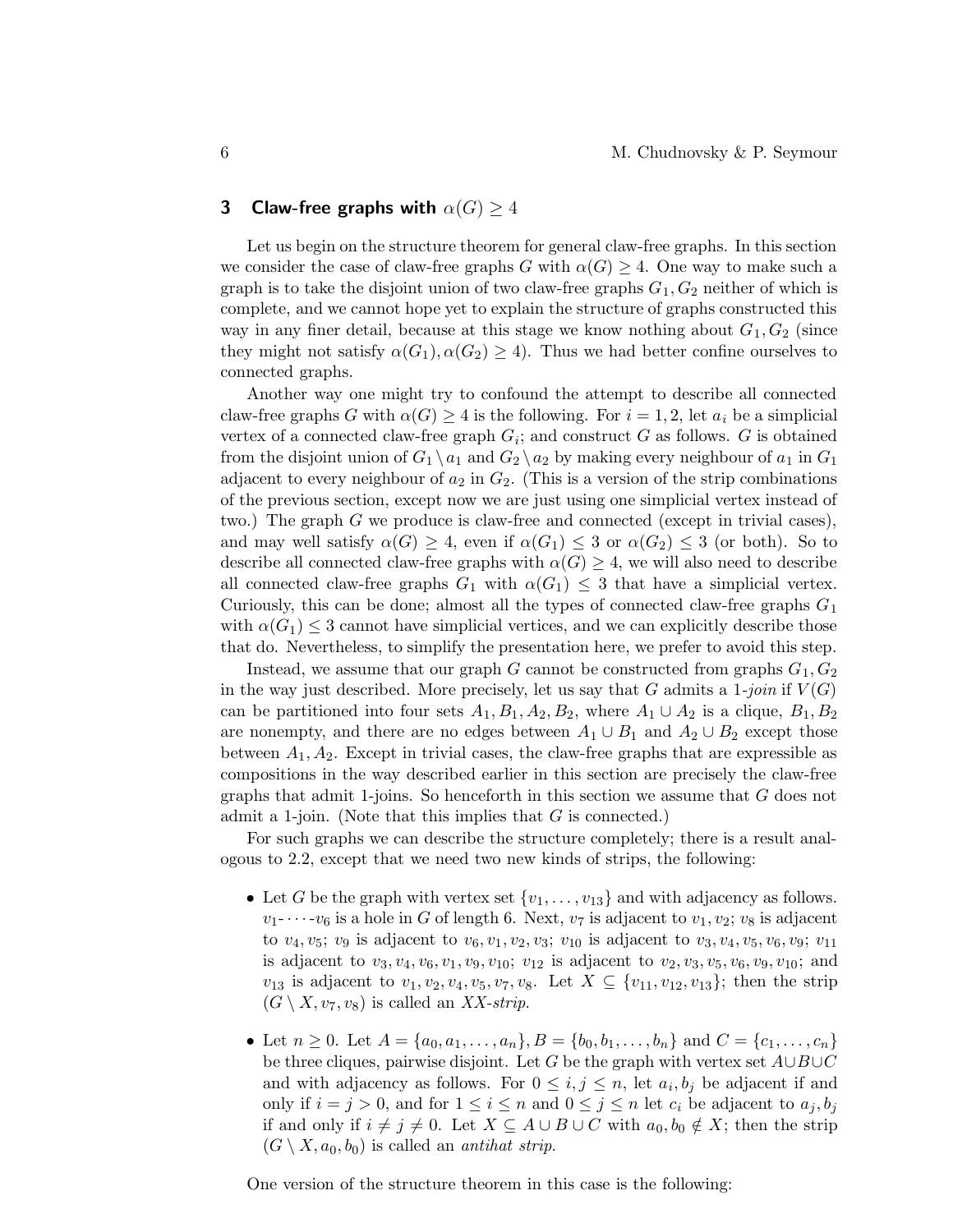**3.1** For every claw-free graph G with  $\alpha(G) \geq 4$ , if G does not admit a 1-join and there is no homogeneous pair of cliques in  $G$ , then either  $G$  is a circular interval graph, or G is a composition of linear interval strips, XX-strips, and antihat strips.

The foregoing is the analogue of 2.1. There is also an analogue of 2.2, using "fuzzy" XX-strips and antihat strips, but we omit the details. The proof of 3.1 is long, about 100 pages or so, and most of it appears in [5]. We sketch some of the proof later in the paper.

## 4 The case  $\alpha(G) = 3$

What about an analogue of 3.1 for claw-free graphs G with  $\alpha(G) = 3$ ? There are several extra complications now. First, we have to remember the icosahedron and its induced subgraphs; they are claw-free, and not all accounted for yet. (And there are more graphs of this type to be listed.) Second, and much worse, there are the antiprismatic graphs (they require a couple of sections of their own – see sections 6, 7). Third, there is another composition operation that shows up now (and the only explanation we see for some of these graphs is that they are compositions of smaller graphs in the same class, so the structure theorem seems to need to use the new composition).

The composition is as follows. For  $i = 1, 2$ , let  $G_i$  be claw-free and non-null, and let  $A_i, B_i, C_i$  be disjoint cliques of  $G_i$  with union  $V(G_i)$ . Let G be the graph obtained from the disjoint union of  $G_1, G_2$  by making every vertex of  $G_1$  adjacent to every vertex of  $G_2$  except that there are no edges between  $A_1$  and  $A_2$ , between  $B_1$  and  $B_2$ , and between  $C_1$  and  $C_2$ . It is easy to see that G is claw-free. We say that G is a hex-join of  $G_1, G_2$ . Note that if G admits a hex-join, then the sets  $A_1 \cup B_2, B_1 \cup C_2$  and  $C_1 \cup A_2$  are three cliques with union  $V(G)$ , and consequently no graph G with  $\alpha(G) > 3$  is expressible as a hex-join.

If  $V(G)$  is not the union of three cliques (that is, if  $\chi(\overline{G}) \geq 4$ ) then G is not expressible as a hex-join; and as for graphs G with  $\chi(\overline{G}) \leq 3$ , while they might admit hex-joins, the building blocks from which they are made are severely restricted. Thus there is an advantage to handling the two cases  $\chi(\overline{G}) \geq 4$  and  $\chi(\overline{G}) \leq 3$  separately.

For the first case, we have the following.

**4.1** For every claw-free graph G with  $\alpha(G) \leq 3$  and  $\chi(\overline{G}) \geq 4$ , if there is no homogeneous pair of cliques in G, then either G is a circular interval graph, or G belongs to the class  $S_6$  (defined in the next section), or G is the graph of an XX-strip, or G is a composition of linear interval strips and antihat strips, or G is an induced subgraph of the icosahedron, or G is antiprismatic.

We can tighten up the case when  $G$  is a composition of linear interval strips and antihat strips, but we omit those details for simplicity. There is also a "fuzzy" version of this, without the hypothesis that there is no homogeneous pair of cliques in G, but it is quite complicated and again we omit it.

If H is a graph, its line graph is denoted by  $L(H)$ . For the second case, we have:

**4.2** For every claw-free graph G with  $\chi(G) \leq 3$ , if there is no homogeneous pair of cliques in G and G admits no hex-join, then either G is a circular interval graph, or a subgraph of  $L(K_{3,n})$  for some n, or the graph of an antihat strip, or antiprismatic.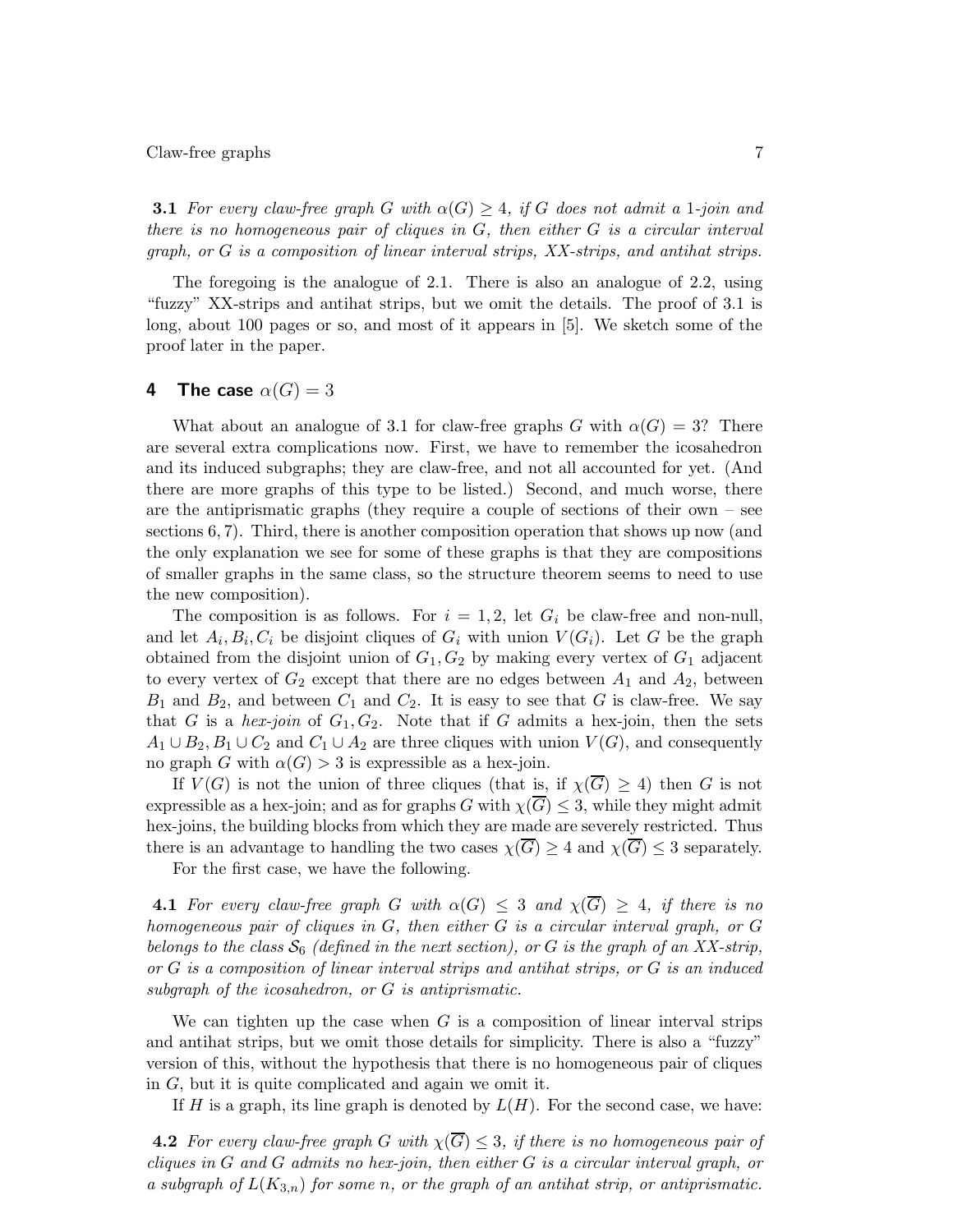There is more work to be done on this yet; this is still a decomposition theorem, and we need to convert it to a structure theorem. We think that every claw-free graph G with  $\chi(\overline{G}) \leq 3$  can be built by a series of hex-joins, starting from graphs which are "fuzzy" versions of the graphs of 4.2; but these details are not yet worked out.

# 5 The decomposition theorem

To sketch the proofs of 3.1, 4.1 and 4.2, we need another definition. Suppose that  $V_0, V_1, V_2$  are disjoint subsets with union  $V(G)$ , and for  $i = 1, 2$  there are subsets  $A_i, B_i$  of  $V_i$  satisfying the following:

- for  $i = 1, 2, A_i, B_i$  are cliques,  $A_i \cap B_i = \emptyset$  and  $A_i, B_i$  and  $V_i \setminus (A_i \cup B_i)$  are all nonempty
- $A_1$  is complete to  $A_2$ , and  $B_1$  is complete to  $B_2$ , and there are no other edges between  $V_1$  and  $V_2$ , and
- $V_0$  is a clique; and for  $i = 1, 2, V_0$  is complete to  $A_i \cup B_i$  and anticomplete to  $V_i \setminus (A_i \cup B_i).$

In this case we say that G admits a *generalized 2-join*. Define classes  $S_0, \ldots, S_6$  as follows.

- $S_0$  is the class of all line graphs.
- $S_1$  is the class of all induced subgraphs of the icosahedron.
- $S_2$  is the class of all graphs of XX-strips.
- $S_3$  is the class of all circular interval graphs.
- $S_4$  is the class of all induced subgraphs of the graph G defined as follows. Let H be the graph with seven vertices  $h_0, \ldots, h_6$ , in which  $h_1, \ldots, h_6$  are pairwise adjacent and  $h_0$  is adjacent to  $h_1$ . Then G is obtained from  $L(H)$  by adding one new vertex, adjacent precisely to the members of  $V(L(H)) = E(H)$  that are not incident with  $h_1$  in  $H$ .
- $S_5$  is the class of graphs of antihat strips.
- $S_6$  is the class of all induced subgraphs of the graph G defined as follows. Let  $n \geq 0$ , and let  $V(G)$  be the disjoint union of sets  $A, B, C, D$ , where  $A =$  $\{a_1, \ldots, a_n\}, B = \{b_1, \ldots, b_n\}, C = \{c_1, \ldots, c_n\}$  and  $D = \{d_1, d_2, d_3, d_4, d_5\}.$ The edges of G are as follows.
	- $A, B, C$  are cliques
	- $-a_i, b_i$  are adjacent for  $1 \leq i \leq n$ , and  $c_i$  is adjacent to  $a_j, b_j$  for  $1 \leq i, j \leq n$ with  $i \neq j$
	- $d_1$  is completely adjacent to  $A ∪ B ∪ C$ ;  $d_2$  is completely adjacent to  $A \cup B \cup \{d_1\}; d_3$  is completely adjacent to  $A \cup \{d_2\}; d_4$  is completely adjacent to  $B \cup \{d_2, d_3\}$ ; and  $d_5$  is adjacent to  $d_3, d_4$ .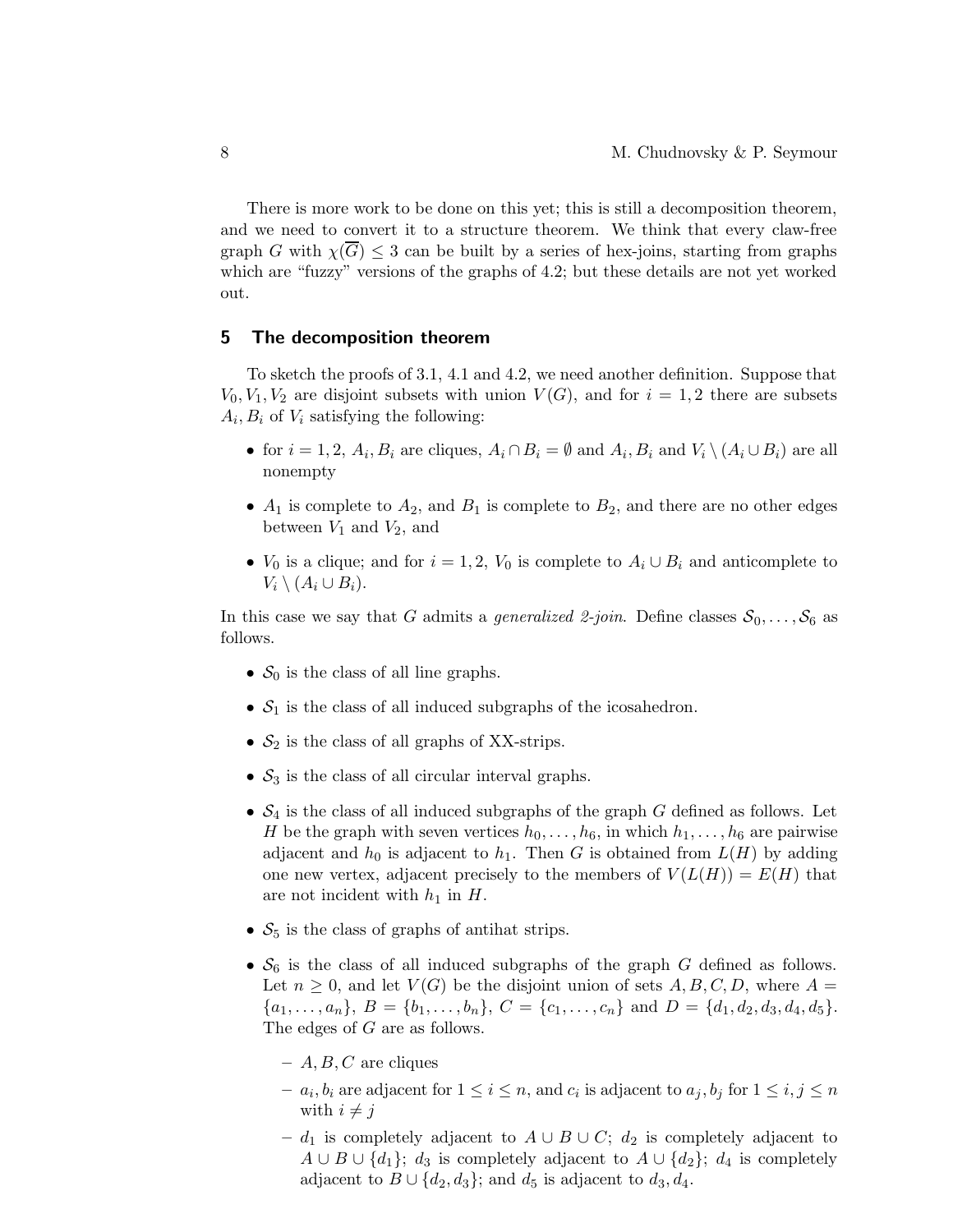The results 3.1, 4.1 and 4.2 are all consequences of the following decomposition theorem.

- 5.1 Let G be claw-free and connected. Then either
	- $G \in \mathcal{S}_0 \cup \cdots \cup \mathcal{S}_6$ , or
	- G admits either a homogeneous pair of cliques, a 1-join, a generalized 2-join, or a hex-join, or
	- G is antiprismatic.

This is the main theorem of [5]. The proof is very lengthy, about 100 pages. The idea of the proof is, first we choose an appropriate graph  $H$ , and assume that H is an induced subgraph of  $G$ ; we analyze how the remainder of  $G$  can attach to H, and infer that either G admits one of the decompositions or falls into one of the classes. Then henceforth we can assume that  $G$  does not contain  $H$ , and we repeat for some other choice of  $H$ . But making the right sequence of choices for  $H$ is crucial, and took a great deal of experiment. The first choice should be that  $H$ is the icosahedron; then it is easy to prove that either  $G = H$  or G admits one of the decompositions. The same works when  $H$  is the icosahedron with one vertex deleted. For technical reasons, it is then best to handle the case when  $H$  is the graph of an XX-strip (without the vertices called  $v_{11}, v_{12}, v_{13}$ ). Now comes the first major step, that  $H$  is a line graph of a cyclically 3-connected graph, as large as possible; then as long as  $H$  is not too small, it is straightforward to analyze the structure of the remainder of G relative to  $H$ , and we can prove what we want. In particular, this works for "prisms" (two disjoint triangles joined by three disjoint paths) that are not too small, so henceforth we can assume that  $G$  contains no such prisms. Next we take H to be the largest induced cycle ("hole") in  $G$ , and assume it has length at least seven; since  $G$  contains no substantial prisms,  $G$  now tends to be a circular interval graph (unless it contains some other configurations that we have to handle), so we can assume all holes have length at most 6. And so on (and it gets worse from here) – we continue through a long series of such steps, assuming that  $G$ contains a certain subgraph  $H$  but does not contain any subgraph that we already handled. We omit further details.

Using 5.1 to deduce 3.1, 4.1 and 4.2 are rather delicate inductions, and again we omit the details.

#### 6 Prismatic graphs – the non-orientable case

The results 3.1, 4.1 and 4.2 reduce the problem to that of understanding antiprismatic graphs. These graphs are very dense, and it seems advantageous now to work in terms of the complement graph; so we want to understand prismatic graphs. We recall that G is *prismatic* if for every triangle T of G, every vertex of G not in T has a unique neighbour in T.

If  $T_1, T_2$  are two disjoint triangles of a prismatic graphs  $G$ , then the edges between  $T_1$  and  $T_2$  provide a bijection from  $T_1$  to  $T_2$ . We say G is *orientable* if there is a cyclic orientation of each triangle such that for every pair of disjoint triangles, the matching between them preserves the orientation, and non-orientable otherwise. It is helpful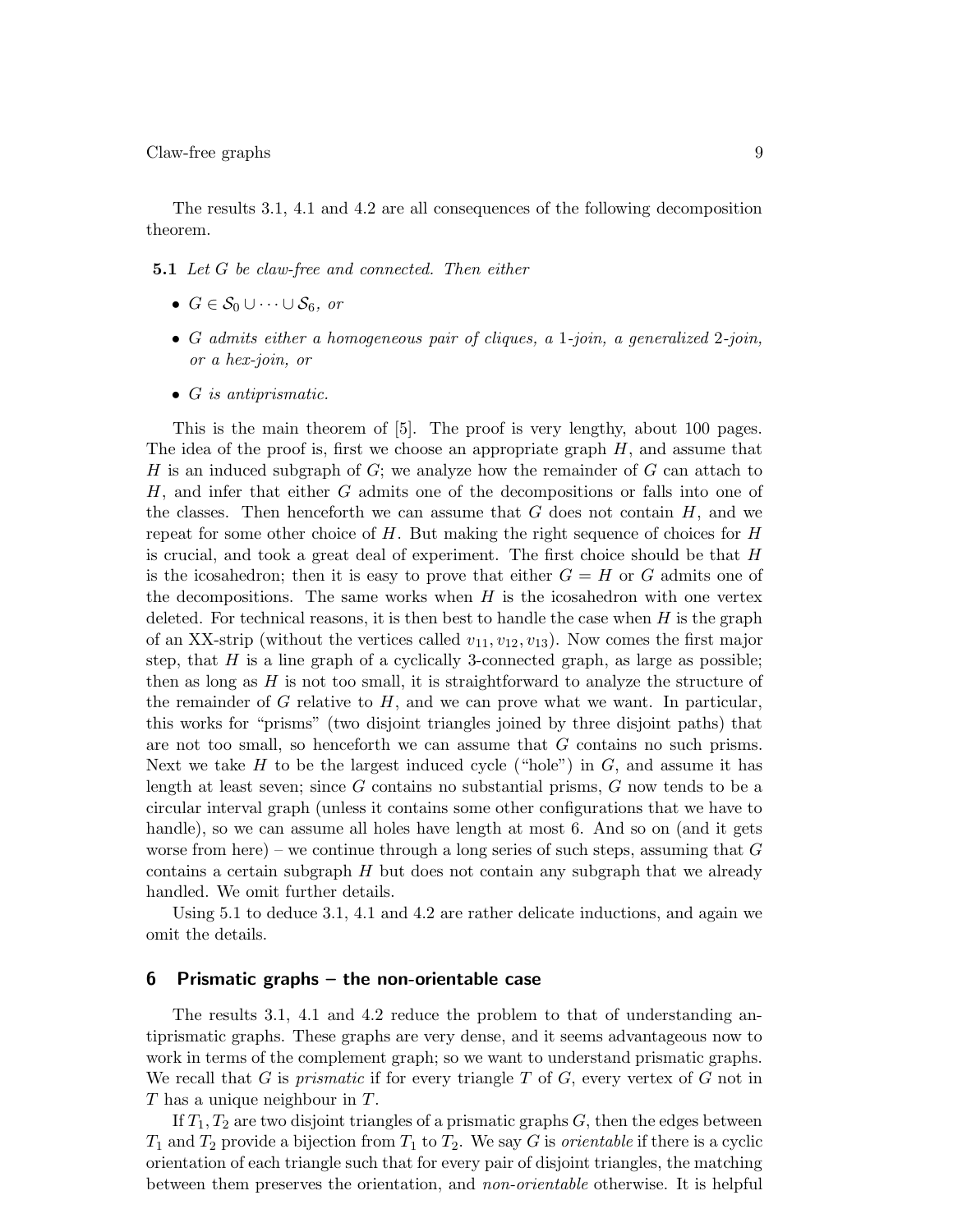to divide the problem into two subproblems, the orientable and non-orientable cases. In this section we discuss the non-orientable case.

Before we go on, we need some more definitions. Let us say the *core* of  $G$  is the subgraph induced on the union of all triangles in G. If the core is 3-colourable then  $G$  is orientable, as is easily seen. Let  $G$  be a prismatic graph; here are some constructions that lead to more prismatic graphs. First, let  $T$  be a triangle of  $G$ , say  $T = \{a_1, b_1, c\}$ . We say T is a *leaf triangle at c* if  $a_1, b_1$  both only belong to one triangle (namely,  $T$ ). If this is so, let  $H$  be the graph obtained from  $G$  by adding new vertices  $a_2, \ldots, a_k, b_2, \ldots, b_k$ , where for  $2 \leq i \leq k$ ,  $a_i$  has the same neighbours as  $a_1$  in  $G \setminus \{a_1, b_1, c\}$ , and similarly  $b_i$  has the same neighbours as  $b_1$ , and  $a_i, b_i$  are adjacent. Then  $H$  is prismatic, and we say it is obtained from  $G$  by multiplying a leaf triangle.

Second, let C be the core of G, and let  $V(G) \setminus V(C) = \{a_1, \ldots, a_n\}$ . For  $1 \leq$  $i \leq n$ , let  $N_i$  be the set of neighbours of  $a_i$  in C. (Thus each  $N_i$  is stable.) For  $1 \leq i \leq n$ , let  $A_i$  be a set of new vertices, and let H be the graph obtained from C by adding  $A_1 \cup \cdots \cup A_n$ , with adjacency as follows.

- For  $1 \leq i \leq n$ ,  $A_i$  is stable.
- For  $1 \leq i \leq n$ , every vertex in  $A_i$  has the same neighbours in C as  $a_i$ .
- For  $1 \leq i < j \leq n$ , if  $N_i \cap N_j \neq \emptyset$  then then there are no edges between  $A_i, A_j$ .
- For  $1 \leq i < j < k \leq n$ , if  $(N_i, N_j, N_k)$  is a partition of  $V(C)$  into three stable sets, then there is no triangle in  $A_i \cup A_j \cup A_k$ .
- Otherwise, adjacency within  $A_1 \cup \cdots \cup A_n$  are arbitrary.

(This is not quite as wild as it might appear. For instance, if  $i, j, k$  are as in the fourth condition above, then the *only* restriction on the adjacency between  $A_i$ ,  $A_j$ ,  $A_k$ is that  $A_i \cup A_j \cup A_k$  includes no triangle; none of these pairs of vertices are affected by any of the other conditions, so in a sense the restrictions are "separable". Note also that if C is not 3-colourable, and in particular if  $G$  is not orientable, then the fourth condition is vacuously satisfied.) Such a graph H is always prismatic, and we say it is obtained from G by expanding around the core.

If we hope to obtain a structure theorem for all prismatic graphs, the above two constructions will have to be accounted for in it.

Now let us begin on the non-orientable case. Here are two useful prismatic graphs, that we call  $P_1$  and  $P_2$ .

- $P_1$  has nine vertices  $a_1, a_2, a_3, b_1, b_2, b_3, c_1, c_2, c_3$ , and edges as follows.  $\{c_1, c_2, c_3\}$ is a triangle; for  $1 \leq i, j \leq 3$ ,  $a_i$  is adjacent to  $b_j$ ; and for  $1 \leq i \leq 3$ ,  $c_i$  is adjacent to  $a_i, b_i$ .
- $P_2$  has ten vertices  $x, y, a_1, \ldots, a_8$ , and adjacency as follows. For  $1 \leq i \leq 8$ ,  $a_i$  is adjacent to  $a_{i-1}, a_{i+1}$  and  $a_{i+4}$  (reading subscripts modulo 8);  $x, y$  are adjacent; x is adjacent to  $a_1, a_3, a_5, a_7$ , and y is adjacent to  $a_2, a_4, a_6, a_8$ .

It is not difficult to show the following.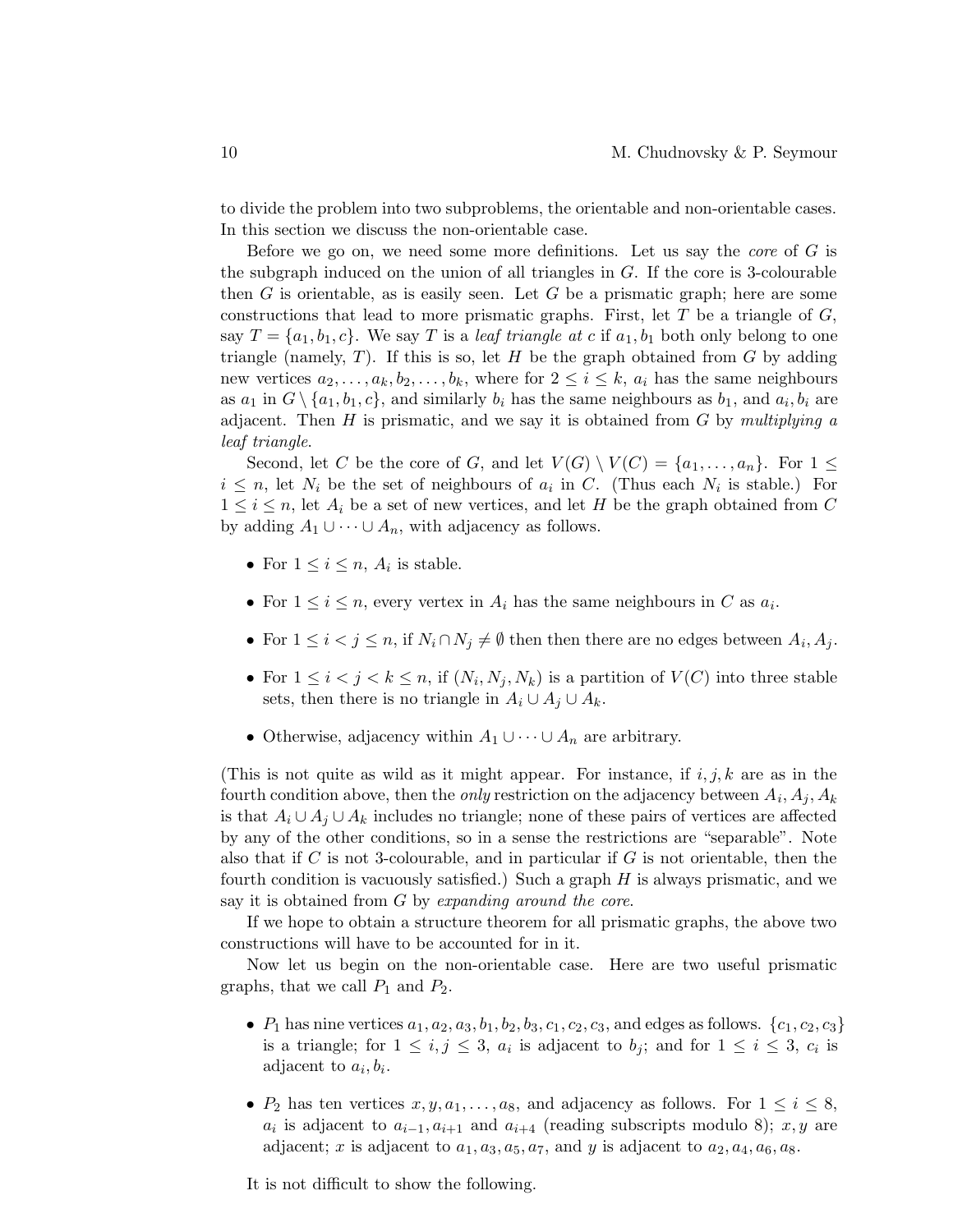**6.1** Let G be prismatic. Then G is non-orientable if and only if some induced subgraph of G is isomorphic to  $P_1$  or to  $P_2$ .

To prove this, assign an arbitrary cyclic orientation to each triangle. Make a graph  $H$  whose vertices are the triangles of  $G$ , and whose edges correspond to disjoint pairs of triangles. Each edge of  $H$  acquires a sign, depending whether the corresponding matching between the triangles preserves or reverses the cyclic orders of the triangles. If every cycle of  $H$  has an even number of orientation-reversing edges, then  $G$  is orientable. If not, we examine the shortest cycle of  $H$  with an odd number of orientation-reversing edges; it is easy to show that it has length 3 or 4, and the corresponding three or four triangles of  $G$  induce either  $P_1$  or  $P_2$ .

Let us see some classes of prismatic graphs.

- The *Schläfli graph* has 27 vertices, and can be described as follows. Let N be the set of all triples  $(i, j, k)$  where  $1 \leq i, j, k \leq 3$ . The vertex set of G is  ${a_{i,j,k} : (i,j,k) \in N}$ . For distinct  $(i, j, k), (i', j', k') \in N$ , let  $a_{i,j,k}$  and  $a_{i',j',k'}$ be adjacent if and only if either
	- $k = k'$  and either  $i = i'$  or  $j = j'$ , or
	- $-k = k' + 1 \pmod{3}$  and  $i \neq j'$ , or
	- $-k = k' + 2 \pmod{3}$  and  $i' \neq j$ .

This graph is much more symmetrical than is apparent from this description — see [2], for instance. (Our thanks to Adrian Bondy, who identified this mysterious graph for us.) The Schläfli graph is antiprismatic, and so all induced subgraphs of its complement are prismatic; we call them 1-*prismatic*.

- Let  $k \geq 0$ , and let G have vertex set the disjoint union of five sets  $A =$  $\{a_1, \ldots, a_k\}, B = \{b_1, \ldots, b_k\}, C = \{c_1, \ldots, c_k\}, D = \{d_1, \ldots, d_k\},$  and  $\{p,q,r,s,t\}$ , with adjacency as follows.
	- $\{p, q, t\}$  and  $\{r, s, t\}$  are triangles, and  $A, B, C, D$  are stable
	- p is completely adjacent to  $A \cup B$ ; q is completely adjacent to  $C \cup D$ ; r is completely adjacent to  $A \cup D$ ; s is completely adjacent to  $B \cup C$
	- $-$  for  $1 \leq i \leq k$ ,  $a_i b_i, b_i c_i, c_i d_i, d_i a_i$  are edges, and for  $1 \leq i, j \leq k$  with  $i \neq j$ ,  $a_i c_j$  and  $b_i d_j$  are edges.

We say a graph is 2-*prismatic* if it is an induced subgraph of  $G$  for some choice of  $k$ .

- Let G have vertex set the disjoint union of  $\{a_0, b_0, d_1, d_2, d_3\}$  and  $\{a_i, b_i, c_i\}$   $(i =$  $1, \ldots, k$ , where  $k \geq 3$ . Let the edges of G be as follows:
	- $a_0$  is adjacent to  $a_1, \ldots, a_k$  and to  $c_1, \ldots, c_k$ ;  $b_0$  is adjacent to  $b_1, \ldots, b_k$ and to  $c_1, \ldots, c_k$
	- for  $1 \leq i \leq k$ ,  $c_i$  is adjacent to  $a_i, b_i$
	- $-1 \leq i, j \leq k$  with  $i \neq j$ ,  $a_i$  is adjacent to  $b_j$
	- for  $i = 1, 2, 3, d_i$  is adjacent to  $c_i$  and to  $c_4, \ldots, c_k$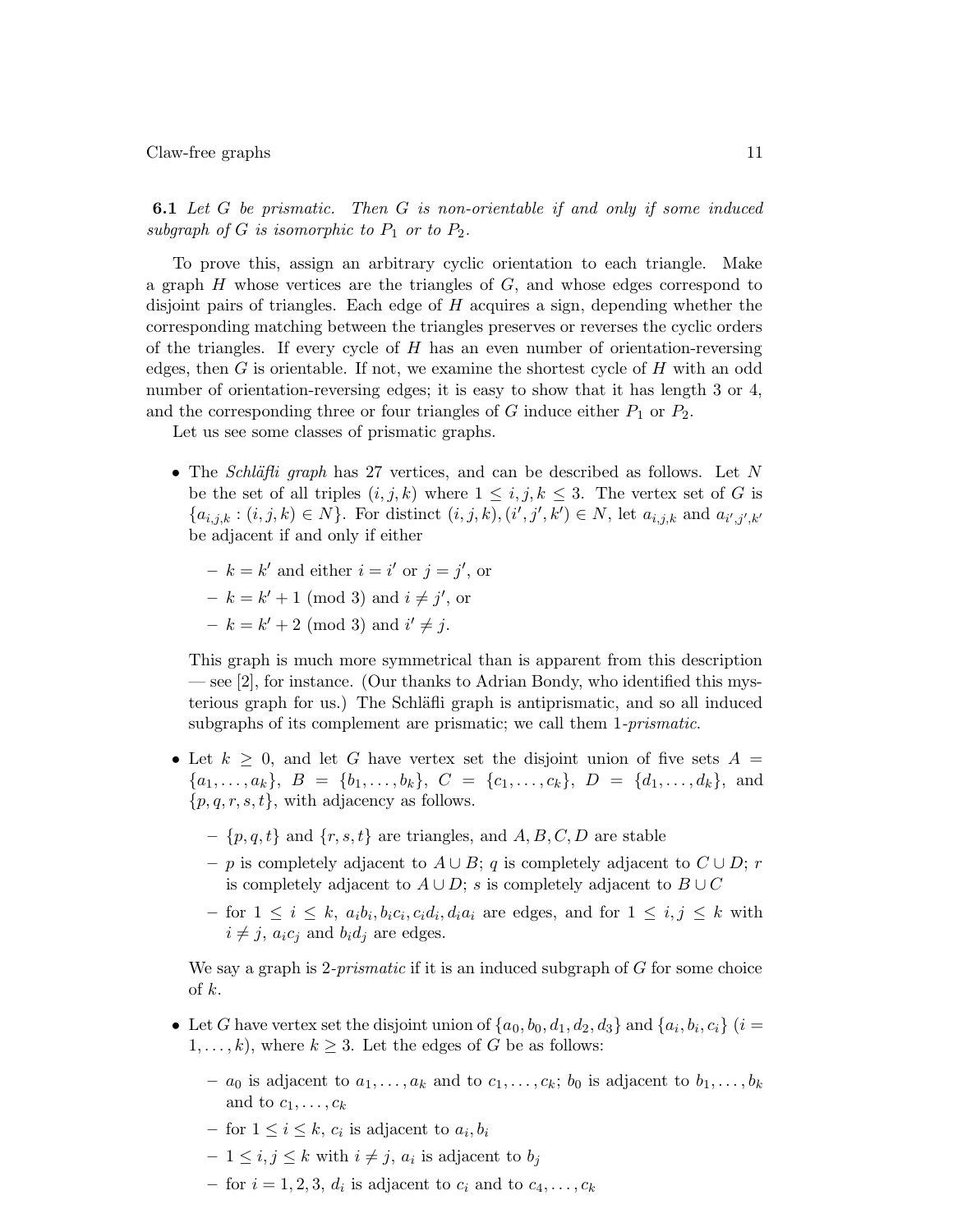− for  $i, j \in \{1, 2, 3\}$  with  $i \neq j$ ,  $d_i$  is adjacent to  $a_j, b_j$ .

Any graph that is an induced subgraph of such a graph  $G$  is said to be 3prismatic.

- Let G have vertex set the disjoint union of  $\{x, y, z\}$ ,  $\{a_1, \ldots, a_m, b_1, \ldots, b_m\}$ and  $\{c_1, \ldots, c_n, d_1, \ldots, d_n\}$ , where  $m, n \geq 2$ . Let the edges of G be as follows:
	- $x, y, z$  are pairwise adjacent
	- x is adjacent to  $a_1, \ldots, a_m, b_1, \ldots, b_m$ , and y is adjacent to  $c_1, \ldots, c_n$ ,  $d_1, \ldots, d_n$
	- $a_i, b_i$  are adjacent for  $1 \leq i \leq m$ , and  $c_j, d_j$  are adjacent for  $1 \leq j \leq n$
	- − for  $1 \le i \le m$  and  $1 \le j \le n$ , the subgraph induced on  $\{a_i, b_i, c_j, d_j\}$  is a cycle of length 4.

Any graph that is an induced subgraph of  $G$  is said to be 4-*prismatic*.

We proved the following.

**6.2** Let G be prismatic, containing  $P_1$  as an induced subgraph. Then G can be obtained from a 1-, 2-, or 3-prismatic graph by multiplying leaf triangles and expanding around the core.

**6.3** Let G be prismatic, containing  $P_2$  as an induced subgraph, and not containing  $P_1$ . Then G can be obtained from a 1- or 4-prismatic graph by multiplying leaf triangles and expanding around the core.

These results are the main theorems of [4]. In view of 6.1, this solves our problem for the non-orientable case.

### 7 Prismatic graphs – the orientable case

In the orientable case, the graph may be 3-colourable, and if so then  $\overline{G}$  might admit a hex-join. (Remember we are working in the complement now.) To postpone the problems with hex-joins, let us first assume that the core of  $G$  is not 3-colourable. We say that G is a cycle of triangles graph if for some  $n \geq 5$  with  $n = 2$  modulo 3, there are pairwise disjoint stable subsets  $X_1, \ldots, X_{2n+1}$  of  $V(G)$  with union  $V(G)$ , such that, reading subscripts modulo  $2n$ :

- for  $1 \leq i \leq n$ , there is a nonempty subset  $\hat{X}_{2i} \subseteq X_{2i}$ , and at least one of  $\hat{X}_{2i}, \hat{X}_{2i+2}$  has cardinality 1;
- for  $i \in \{1, ..., 2n\}$  and all k with  $2 \le k \le 2n-2$ , let  $j \in \{1, ..., 2n\}$  with  $j = i + k$  modulo  $2n$ :
	- (1) if  $k = 2$  modulo 3 and there exist  $u \in X_i$  and  $v \in X_j$ , nonadjacent, then either *i*, *j* are odd and  $k \in \{2, 2n - 2\}$ , or *i*, *j* are even and  $u \notin \hat{X}_i$  and  $v \notin \hat{X}_j;$
	- (2) if  $k \neq 2$  modulo 3 then  $X_i$  is anticomplete to  $X_j$ ;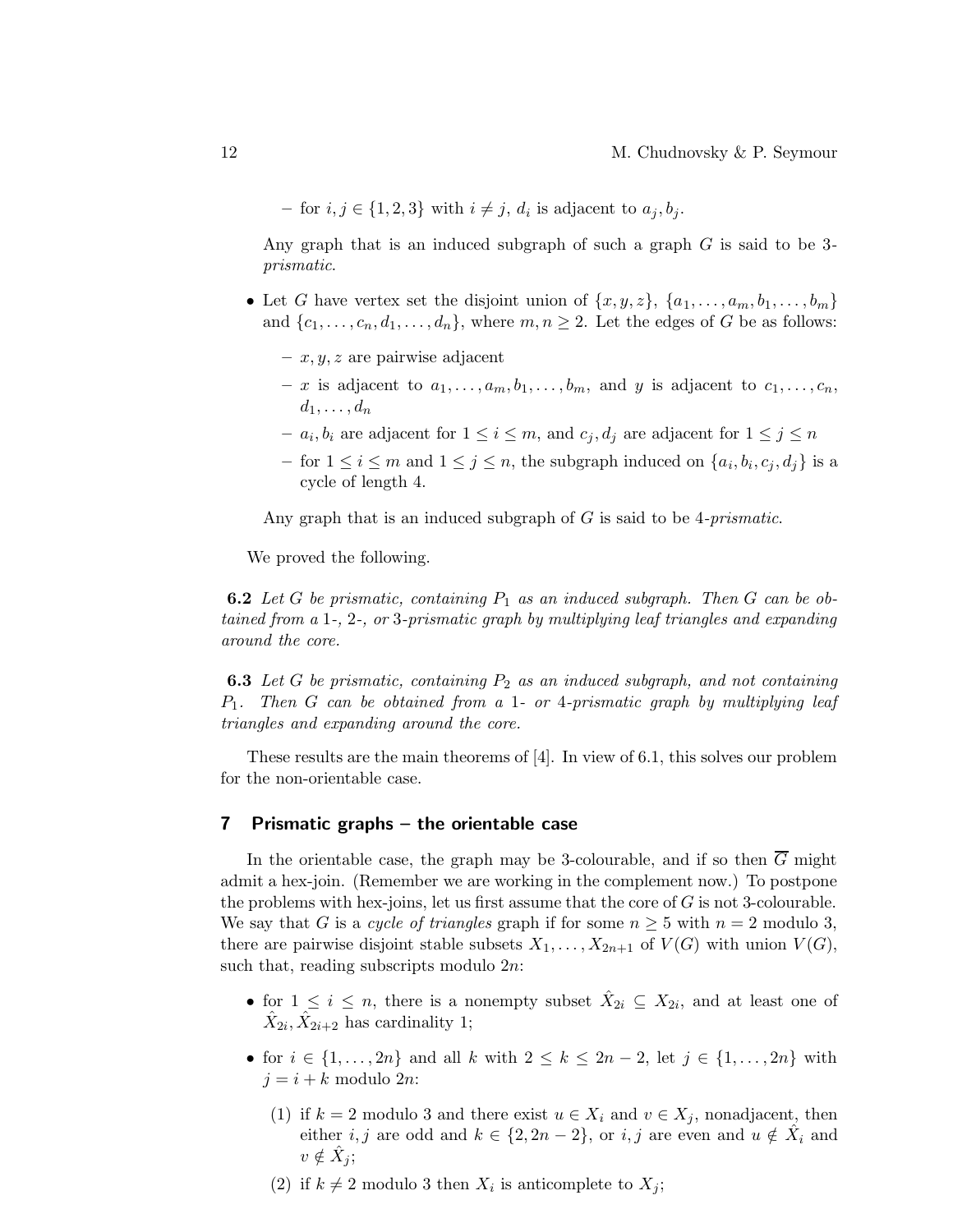(Note that  $k = 2$  modulo 3 if and only if  $2n - k = 2$  modulo 3, so these statements are symmetric between  $i$  and  $j$ .)

- for  $1 \leq i \leq n+1$ ,  $X_{2i-1}$  is the union of three pairwise disjoint sets  $L_{2i-1}$ ,  $M_{2i-1}$ ,  $R_{2i-1}$ ;
- for  $1 \leq i \leq n$ ,  $X_{2i}$  is anticomplete to  $L_{2i-1} \cup R_{2i+1}$ ;  $X_{2i} \setminus \hat{X}_{2i}$  is anticomplete to  $M_{2i-1} \cup M_{2i+1}$ ; and every vertex in  $X_{2i} \setminus \hat{X}_{2i}$  is adjacent to exactly one end of every edge between  $R_{2i-1}$  and  $L_{2i+1}$ ;
- for  $1 \leq i \leq n$ , if  $|\hat{X}_{2i}| > 1$  then
	- (1)  $R_{2i-1} = L_{2i+1} = \emptyset;$
	- (2) if  $u \in X_{2i-1}$  and  $v \in X_{2i+1}$ , then  $u, v$  are nonadjacent if and only if they have the same neighbour in  $\hat{X}_{2i}$ ;
- for  $1 \leq i \leq n$ , if  $|\hat{X}_{2i}| = 1$ , then
	- (1)  $R_{2i-1}, L_{2i+1}$  are matched, and every edge between  $M_{2i-1} \cup R_{2i-1}$  and  $L_{2i+1} \cup M_{2i+1}$  is between  $R_{2i-1}$  and  $L_{2i+1}$ ;
	- (2) the vertex in  $\hat{X}_{2i}$  is complete to  $R_{2i-1} \cup M_{2i-1} \cup L_{2i+1} \cup M_{2i+1}$ ;
	- (3) if  $u \in X_{2i-1}$  and  $v \in X_{2i+1}$  are nonadjacent then  $u \in M_{2i-1} \cup R_{2i-1}$  and  $v \in L_{2i+1} \cup M_{2i+1}$ x.
	- (4)  $M_{2i-1}, \hat{X}_{2i-2}$  are matched and  $M_{2i+1}, \hat{X}_{2i+2}$  are matched.

We proved in [3] that:

7.1 Every cycle of triangles graph is prismatic and orientable, and its core is not 3-colourable. Conversely, if G is an orientable prismatic graph, and its core is not 3-colourable, then G is a cycle of triangles graph (with one exceptional case when G has exactly five triangles).

Here is a sketch of the proof. The first statement is routine checking. For the second, suppose that G is orientable prismatic, and its core is not 3-colourable. Choose an orientation of each triangle as in the definition of "orientable". Every prismatic graph containing  $L(K_{3,3})$  as an induced subgraph either has 3-colourable core or is not orientable; so G does not contain  $L(K_{3,3})$ . Since also G does not contain  $P_1$  (since it is orientable), it follows that for every triangle T of G, some vertex  $w_T \in T$  is in no other triangle. Let the other two vertices of T be  $u_T, v_T$ , where the orientation of T is the cyclic permutation  $u_T \mapsto v_T \mapsto w_T \mapsto u_T$ . Let H be the digraph formed by the directed edges  $(u_T, v_T)$  as T ranges over all triangles of G. Then as a graph, H has no triangles, and one can show that in every 4-edge path of H, the middle vertex is the head of exactly one of the two middle edges. It follows that the structure of H is very restricted. Moreover,  $H$  is connected (as a graph, not as a digraph), for otherwise the hypergraph formed by the triangles of G would not be connected and  $G$  would therefore have 3-colourable core, a contradiction; and  $H$ must have a directed cycle (for otherwise again the core of  $G$  would be 3-colourable); and then the theorem follows easily.

Now we turn to the case when the core is 3-colourable. Let us say that  $G$  is triangle-connected if the hypergraph of triangles of G is connected.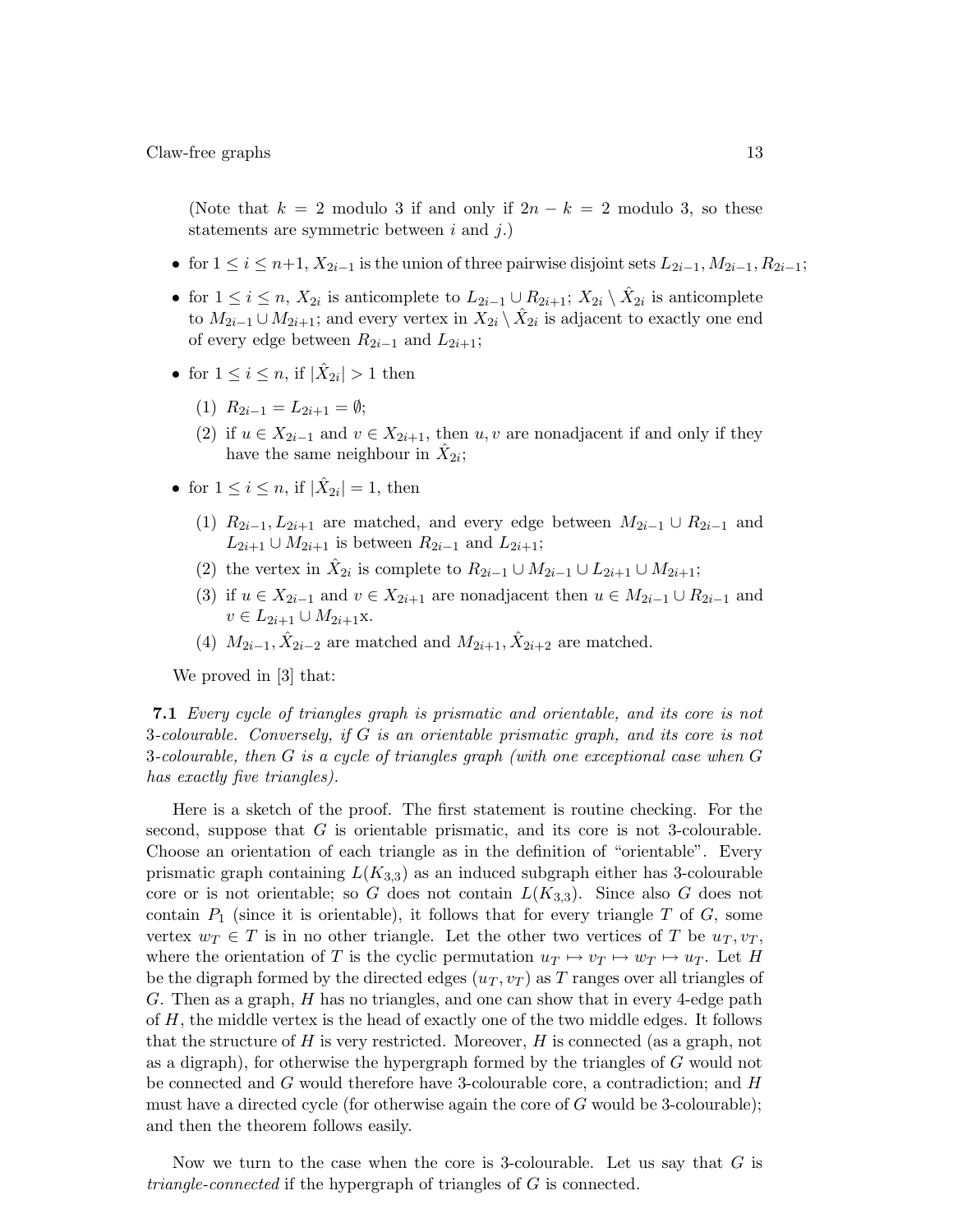7.2 Let G be prismatic with 3-colourable core, and not triangle-connected. Then there is a partition  $(C_1, \ldots, C_k)$  of  $V(G)$ , and a 3-colouring  $(X, Y, Z)$  of  $V(G)$ , with the following properties:

- for  $1 \leq i \leq k$ ,  $C \cap C_i$  is nonempty (where C is the core of G), and every triangle of G is a subset of one of  $C_1, \ldots, C_k$
- for  $1 \leq i \leq k$ , the hypergraph of all triangles included in  $C_i$  is connected
- for  $1 \leq i < j \leq k$ , if  $u \in C_i$  and  $v \in C_j$  are adjacent, then either  $u \in X$  and  $v \in Y$ , or  $u \in Y$  and  $v \in Z$ , or  $u \in Z$  and  $v \in X$
- for  $1 \leq i < j \leq k$ , if  $u \in C_i$  and  $v \in C_j$  are nonadjacent, and either  $u \in X$ and  $v \in Y$ , or  $u \in Y$  and  $v \in Z$ , or  $u \in Z$  and  $v \in X$ , then neither of  $u, v$ belongs to C.

This tells us that we may add edges between non-core vertices without changing the core, so that for all i with  $1 \leq i < k$ , the partition  $C_1 \cup \cdots \cup C_i$ ,  $C_{i+1} \cup \cdots \cup C_k$ corresponds to a hex-join of  $\overline{G}$ . Consequently, if we understand triangle-connected prismatic graphs with 3-colourable core, then we may construct all others by taking a sequence of them hooked together as in 7.2.

Let us say a prismatic graph is *substantial* if for every subset  $S \subseteq V(G)$  with  $|S| \leq 2$ , there is a triangle disjoint from S. The prismatic graphs that are not substantial are easy to describe explicitly, but we omit the details. From now on we shall only be concerned with substantial prismatic graphs.

7.3 Let G be prismatic, substantial and triangle-connected, with 3-colourable core, such that its core is not uniquely 3-colourable. Then the core is an induced subgraph of  $L(K_{3,3})$ .

The proof is easy, but we omit it. Since in this case we understand the core completely, it is straightforward to enumerate the possible adjacencies of the non-core vertices, and we omit the details.

There remains the case when the core is uniquely 3-colourable. Let us say that G is a path of triangles graph if it satisfies the same axioms as a cycle of triangles graph, except we make a linear sequence rather than a circular sequence. More precisely, we say that G is a path of triangles graph if for some integer  $n \geq 1$  there are pairwise disjoint stable subsets  $X_1, \ldots, X_{2n+1}$  of  $V(G)$  with union  $V(G)$ , such that:

- for  $1 \leq i \leq n$ , there is a nonempty subset  $\hat{X}_{2i} \subseteq X_{2i}$ ;  $|\hat{X}_2| = |\hat{X}_{2n}| = 1$ , and for  $0 < i < n$ , at least one of  $\hat{X}_{2i}, \hat{X}_{2i+2}$  has cardinality 1;
- for  $1 \le i \le j \le 2n+1$ 
	- (1) if  $j i = 2$  modulo 3 and there exist  $u \in X_i$  and  $v \in X_j$ , nonadjacent, then either  $i, j$  are odd and  $j = i + 2$ , or  $i, j$  are even and  $u \notin \hat{X}_i$  and  $v \notin \hat{X}_j;$
	- (2) if  $j i \neq 2$  modulo 3 then either  $j = i + 1$  or  $X_i$  is anticomplete to  $X_j$ ;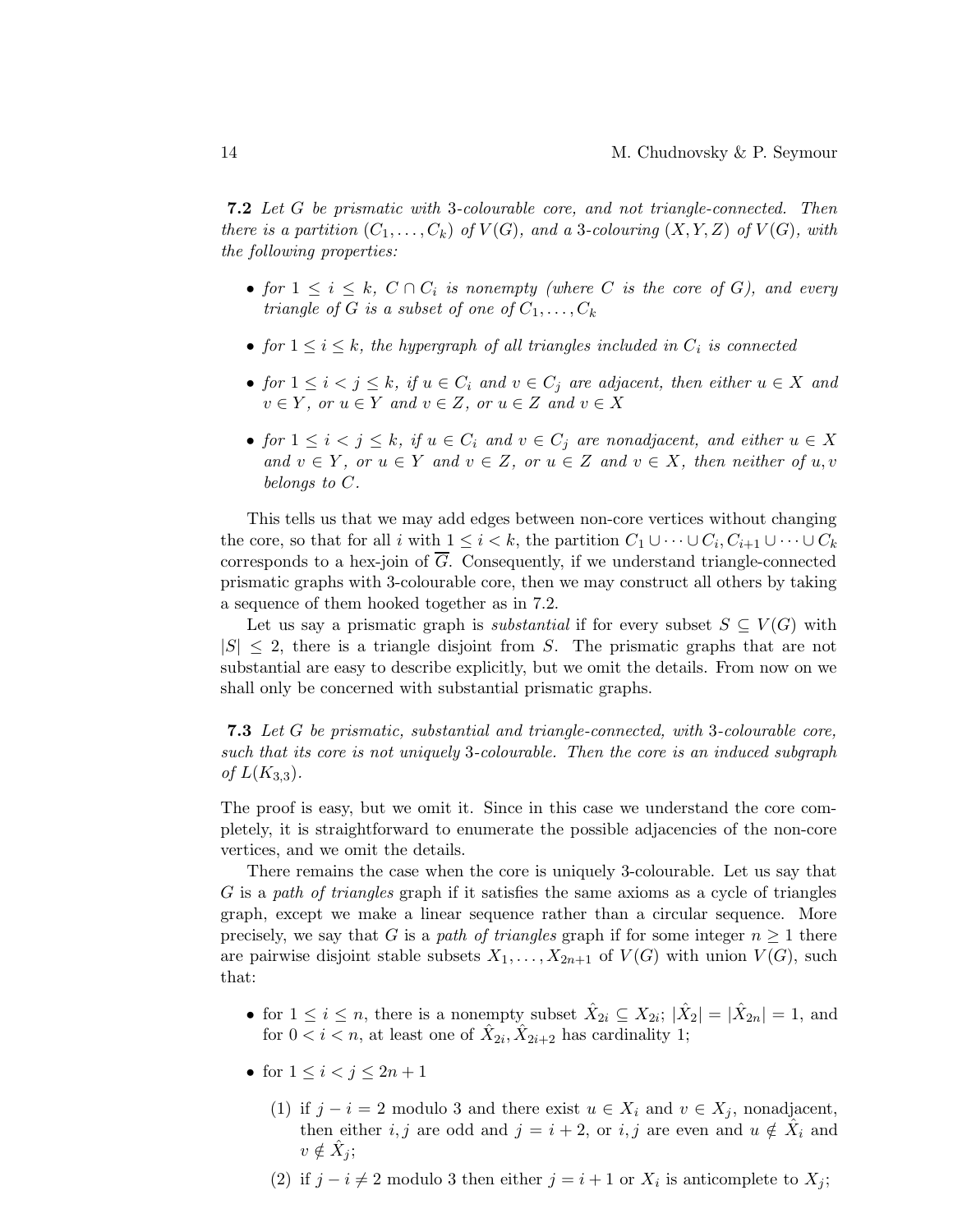- for  $1 \leq i \leq n+1$ ,  $X_{2i-1}$  is the union of three pairwise disjoint sets  $L_{2i-1}$ ,  $M_{2i-1}$ ,  $R_{2i-1}$ , where  $L_1 = M_1 = M_{2n+1} = R_{2n+1} = \emptyset;$
- if  $R_1 = \emptyset$  then  $n \geq 2$  and  $|\hat{X}_4| > 1$ , and if  $L_{2n+1} = \emptyset$  then  $n \geq 2$  and  $|\hat{X}_{2n-2}| > 1;$
- for  $1 \leq i \leq n$ ,  $X_{2i}$  is anticomplete to  $L_{2i-1} \cup R_{2i+1}$ ;  $X_{2i} \setminus \hat{X}_{2i}$  is anticomplete to  $M_{2i-1} \cup M_{2i+1}$ ; and every vertex in  $X_{2i} \setminus \hat{X}_{2i}$  is adjacent to exactly one end of every edge between  $R_{2i-1}$  and  $L_{2i+1}$ ;
- for  $1 < i < n$ , if  $|\hat{X}_{2i}| > 1$  then
	- (1)  $R_{2i-1} = L_{2i+1} = \emptyset;$
	- (2) if  $u \in X_{2i-1}$  and  $v \in X_{2i+1}$ , then  $u, v$  are nonadjacent if and only if they have the same neighbour in  $\hat{X}_{2i}$ ;
- for  $1 \leq i \leq n$ , if  $|\hat{X}_{2i}| = 1$ , then
	- (1)  $R_{2i-1}, L_{2i+1}$  are matched, and every edge between  $M_{2i-1} \cup R_{2i-1}$  and  $L_{2i+1} \cup M_{2i+1}$  is between  $R_{2i-1}$  and  $L_{2i+1}$ ;
	- (2) the vertex in  $\hat{X}_{2i}$  is complete to  $R_{2i-1} \cup M_{2i-1} \cup L_{2i+1} \cup M_{2i+1}$ ;
	- (3) if  $u \in X_{2i-1}$  and  $v \in X_{2i+1}$  are nonadjacent then  $u \in M_{2i-1} \cup R_{2i-1}$  and  $v \in L_{2i+1} \cup M_{2i+1}$
	- (4) if  $i > 1$  then  $M_{2i-1}, \hat{X}_{2i-2}$  are matched, and if  $i < n$  then  $M_{2i+1}, \hat{X}_{2i+2}$ are matched.

If G is a 3-colourable graph with no triangles, we say that G is a whirl. We proved in [3] that:

7.4 Every substantial path of triangles graph is prismatic and triangle-connected, with a uniquely 3-colourable core. Conversely, let G be substantial, prismatic and triangle-connected, with a non-null, uniquely 3-colourable core. Then  $G$  is 3-colourable; and either G is a path of triangles graph, or there is a partition  $(X, Y)$  of  $V(G)$  so that all triangles are subsets of X, and  $G|X$  is a path of triangles graph, and  $G|Y$  is a whirl, and we can add edges between non-core vertices in  $X$  and  $Y$  without changing the core, so that the partition  $(X, Y)$  corresponds to a hex-join of the complement.

This completes the statement of our structure theorem for claw-free graphs.

# 8 Colouring claw-free graphs

In this section we discuss some aspects of the proof of the following (proved in  $[7]$ .

**8.1** Let G be claw-free and connected, with  $\alpha(G) > 3$ . Then  $\chi(G) < 2\omega(G)$ .

Note that the theorem is asymptotically best possible, for if  $G$  is as in the definition of "2-prismatic graph" in section 6, then  $H$  is obtained from  $G$  by deleting the vertices  $q, r, s, t$ , then H is claw-free and connected,  $\alpha(H) \geq 3$ ,  $\omega(H) = k + 1$ , and  $\chi(H) = 2k$ . Before we discuss the proof of 8.1, we remark that there is an easy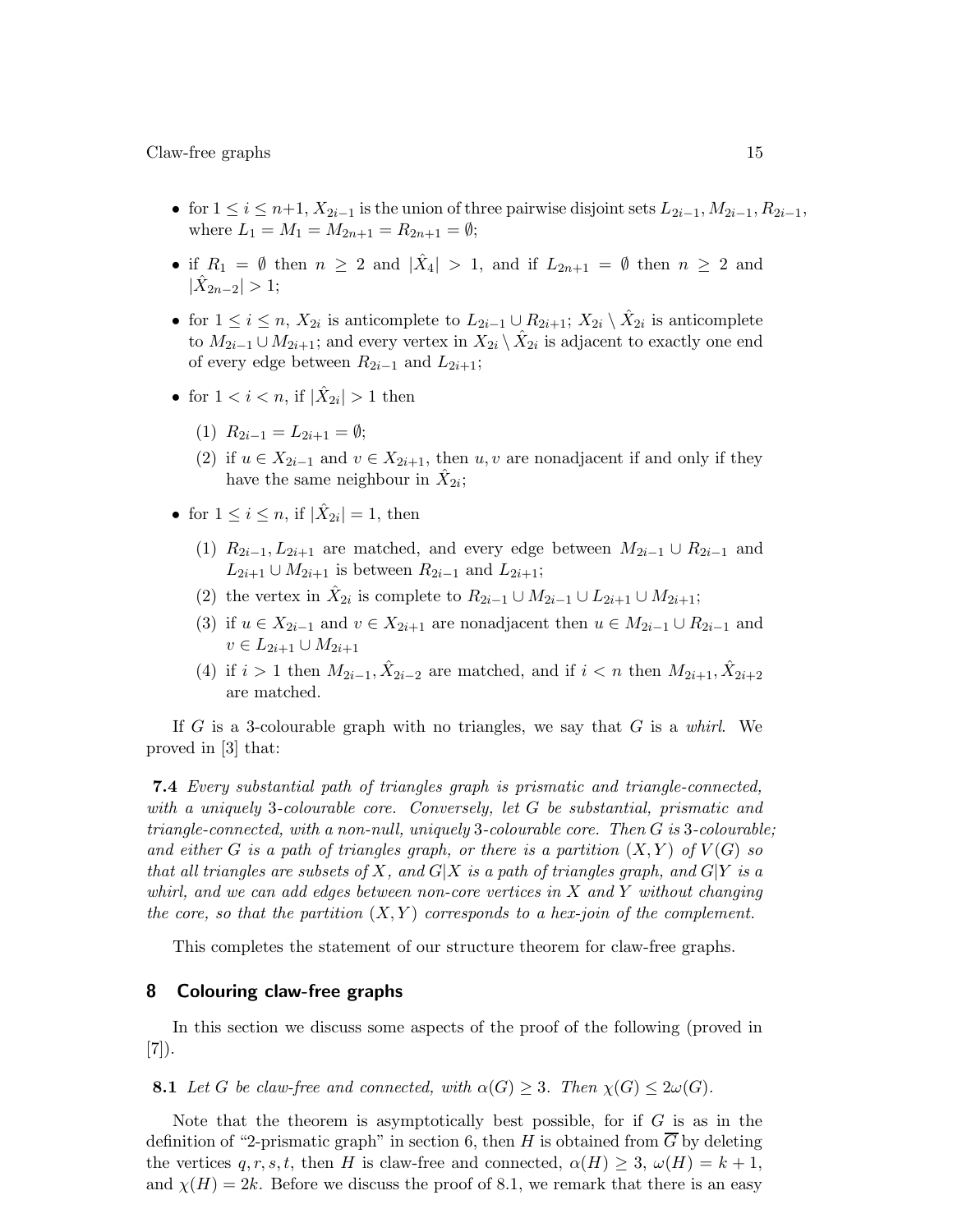proof of the following weakening  $(\Delta(G)$  denotes the maximum degree of vertices of  $G)$ :

**8.2** Let G be claw-free and connected, with  $\alpha(G) \geq 3$ . Then  $\Delta(G) \leq 4(\omega(G) - 1)$ , and consequently  $\chi(G) \leq 4(\omega(G) - 1)$ .

Proof. The second statement follows from the first by Brook's theorem. For the first we proceed by induction on  $|V(G)|$ . Let v be a vertex of maximum degree  $\Delta(G)$ . Since  $\alpha(G) \geq 3$  and G is claw-free, there is a vertex different from and nonadjacent to v; and consequently we may choose u nonadjacent to v so that  $G\setminus u$  is connected. If  $\alpha(G\setminus u)$  > 3, then from the inductive hypothesis,  $\Delta(G\setminus u) < 4(\omega(G\setminus u)-1)$ ; and since  $\Delta(G) = \Delta(G \setminus u)$  (because u, v are nonadjacent) and  $\omega(G \setminus u) \leq \omega(G)$ , the desired result would hold. We may assume then that  $\alpha(G\setminus u) = 2$ . Let N, M be the sets of neighbours and nonneighbours of u respectively (thus  $N \cup M = V(G) \setminus \{u\}$ ). Since G is connected, there exists  $n \in N$ . If  $x, y \in M$  are nonadjacent, then at least one of x, y is adjacent to n, since  $\alpha(G\setminus u) = 2$ ; and not both are adjacent to n, since otherwise n would have three nonadjacent neighbours, which is impossible since  $G$ is claw-free. Thus n is adjacent to exactly one of  $x, y$ . It follows that the set of neighbours of  $n$  in  $M$  is a clique, and so is the set of nonneighbours of  $n$  in  $M$ , and therefore M is the union of two cliques. Since  $\alpha(G) \geq 3$ , there exist  $m_1, m_2 \in M$ , nonadjacent. Now let  $N_i$  be the set of all neighbours of  $m_i$  in  $N$   $(i = 1, 2)$ . We have already seen that every vertex of N is adjacent to exactly one of  $m_1, m_2$ , and so  $N_1 \cup N_2 = N$  and  $N_1 \cap N_2 = \emptyset$ . If  $x, y \in N_1$  are nonadjacent, then  $\{x, y, n_2\}$ is stable, contrary to  $\alpha(G \setminus u) = 2$ . Hence  $N_1 \cup \{u\}$  is a clique, and similarly so is  $N_2 \cup \{u\}$ . Thus  $V(G)$  is the union of four cliques, and u is in two of them, and so  $4\omega(G) \geq |V(G)| + 1 \geq \Delta(G) + 4$ , as required. This proves 8.2.

However, improving the factor of 4 in 8.2 to 2 seems to be very difficult. The only proof we have of 8.1 is an application of the structure theorem for claw-free graphs; and not only is this theorem difficult itself, but also the application is difficult. Here are some of the ideas. There are two easy tricks that we used many times, the following. First, if there is a vertex whose set of neighbours is the union of two cliques, then its degree is at most  $2\omega(G)-2$ , and we can delete it and use induction. And quite often there is such a vertex. For instance, if  $G$  is expressed as a generalized 2-join, then using the notation of the definition of "generalized 2-join", any vertex in  $A_1$  has neighbour set the union of two cliques, as is easy to see. Or if G is a circular interval graph, then the neighbour set of every vertex is the union of two cliques. But there does not always exist such a vertex; for instance, in the Schläfli graph there is no such vertex. Every vertex has degree 16, and yet  $\omega(G) = 6$ .

The second trick is, that we win if  $\omega(G) \geq |V(G)|/4$ . For if  $|V(G)|$  is even and there is a perfect matching in  $\overline{G}$ , then  $\chi(G) \leq |V(G)|/2 \leq 2\omega(G)$ ; while if  $|V(G)|$ is odd then  $\omega(G) \ge (|V(G)| + 1)/4$ , so if there is a near-perfect matching in  $\overline{G}$  then  $\chi(G) \leq (|V(G)| + 1)/2 \leq 2\omega(G)$  as required. So we can assume that  $\overline{G}$  contains no perfect or near-perfect matching, and therefore Tutte's maximum matching theorem can be applied, and again it follows easily (but using the hypothesis that  $G$  is connected and claw-free and  $\alpha(G) \geq 3$ ; we omit the details) that  $\chi(G) \leq 2\omega(G)$ . So we may assume that  $V(G)$  is not the union of four cliques.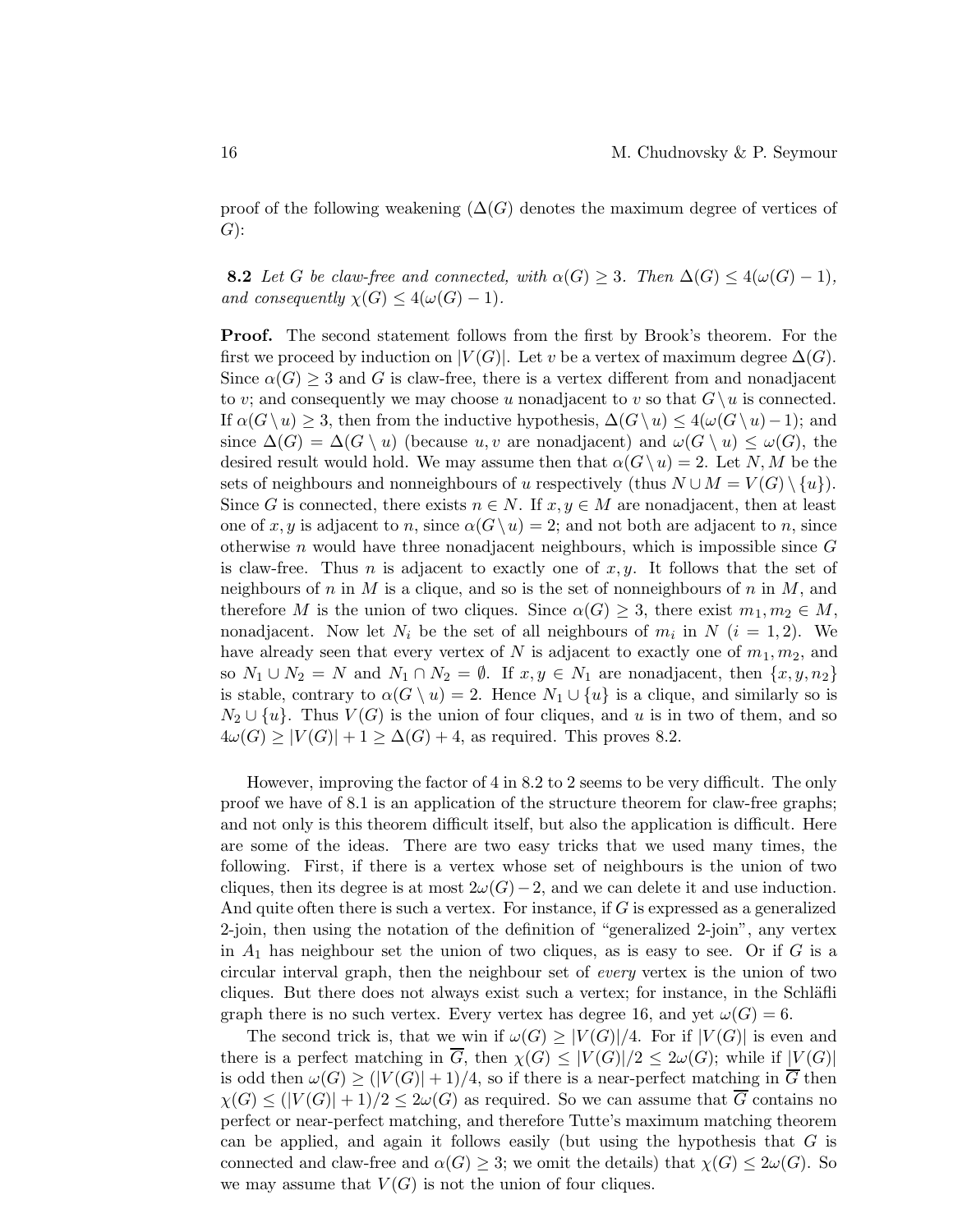These two tricks get us a long way, and suffice to handle non-antiprismatic graphs, but for antiprismatic graphs the proof gets much more complicated and we omit the details.

We mention that an analogous statement holds in the complement, the following.

# **8.3** Let G be connected and claw-free, with  $\alpha(G) \geq 3$ . Then  $\chi(\overline{G}) \leq 2\omega(\overline{G})$ .

This is also proved in [7]. Again, it is asymptotically best possible; for if  $G =$  $L(K_n)$ , then  $\chi(\overline{G}) \geq n-2$ , and  $\omega(\overline{G}) \leq n/2$ . Its proof is not an application of the structure theorem for claw-free graphs, however; we found a direct proof. Roughly, the argument is as follows. Choose a tree  $T$  of  $G$  so that every vertex of  $G$  has a neighbour in T, with  $|V(T)| \leq 2\alpha(G)$  and such that some three vertices of T are pairwise nonadjacent in G. (It is easy to see that this exists.) For every ordered pair  $(u, v)$  of adjacent vertices of T, let  $N_{u,v}$  be the set of all vertices of  $G \setminus (X \cup Y)$ that are adjacent to u and not v. For each  $(u, v)$ ,  $N_{u,v} \cup \{u\}$  is a clique, and every vertex of G belongs to one of these cliques; and so  $\chi(\overline{G}) \leq 2|E(T)| \leq 4\omega(\overline{G})$ . In fact we can cover all the vertices of G without using all ordered pairs  $(u, v)$ , and by carefully choosing the right subset of pairs (plus possibly one extra pair, not an edge of the tree) we show that  $\chi(\overline{G}) \leq 2\omega(\overline{G})$ .

## 9 Complexity issues

We have been finding an "explicit construction" for all claw-free graphs, but it is not quite clear what is meant by this. We has better mean more than just a polynomial-time recognition algorithm, for there is an obvious recognition algorithm for claw-free graphs, with running time  $O(n^4)$  when the input has n vertices. So what then do we mean by an "explicit construction"? For instance, here is another attempt at an "explicit construction" – given a claw-free graph  $G$  that we have already constructed, choose a subset  $X \subseteq V(G)$  such that adding a vertex with neighbour set  $X$  will not introduce a claw; and add a vertex with neighbour set  $X$ . We fervently hope that this doesn't count as solving the problem, or else we have been wasting our time; and yet why doesn't it? For one can easily test in polynomial time whether such a set  $X$  has the property we require; on what grounds do we exclude this "construction"?

It is our feeling that we should not be permitted to "guess" the set  $X$ ; if we want to use this set  $X$  to construct a larger graph, we should inductively have a construction for  $(G, X)$ , not just for G. With that in mind, let us go back through what we proved, and check that we pass this test. We don't, quite; for instance, we allow outselves the operation of making a hex-join. Making a hex-join requires two smaller graphs  $G_1, G_2$  that we already have constructed, and for each of them we need a partition of its vertex set into three cliques. Unfortunately we are currently "guessing" these cliques; if we want to use hex-joins, we should really be constructing quadruples  $(G, A, B, C)$  where  $A, B, C$  are disjoint cliques with union  $V(G)$ , and not just constructing G. Happily, this can be done. Such a partition  $(A, B, C)$  is just a 3-colouring of  $\overline{G}$ , and as we have seen, in most cases  $\overline{G}$  does not admit a 3-colouring; when it does, in most cases the 3-colouring is unique; and when it is not unique, we can describe the graph explicitly and list all the 3-colourings. So that problem can be overcome.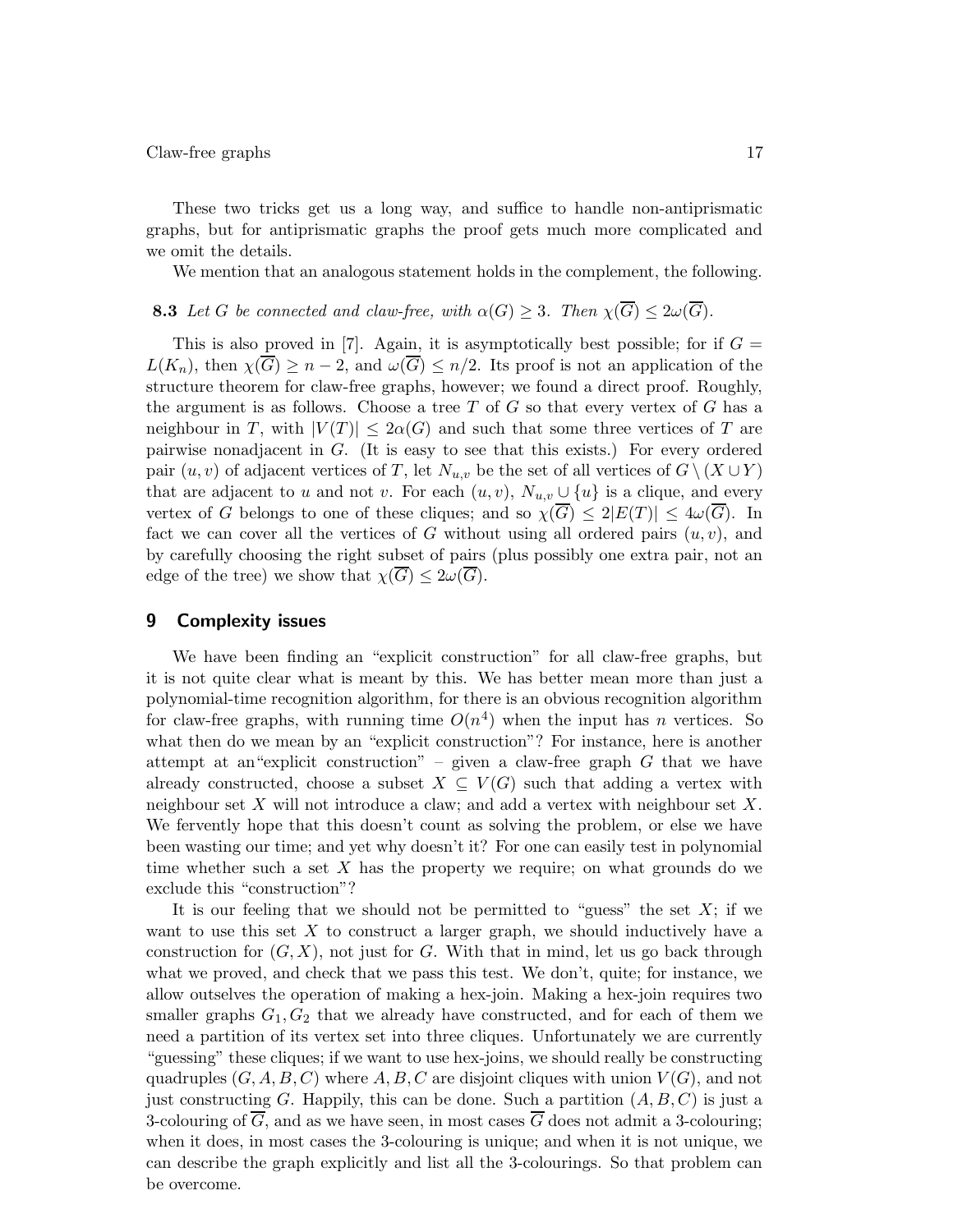There is a similar problem with homogeneous pairs, and that one we found more difficult. We believe it is solved, but we are still checking.

#### Acknowledgements

This research was performed while Maria Chudnovsky served as a Clay Mathematics Institute Research Fellow. The work of Paul Seymour was partially supported by ONR grant N00014-01-1-0608 and NSF grant DMS-0070912.

# References

- [1] A. Ben Rebea, "Étude des stables dans les graphes quasi-adjoints", Ph. D. thesis, Univ. de Grenoble, 1981.
- [2] P. Cameron, "Strongly regular graphs", in Selected Topics in Algebraic Graph Theory (eds. L.W. Beineke and R.J. Wilson), Cambridge Univ. Press,, in press.
- [3] Maria Chudnovsky and Paul Seymour, "Claw-free graphs I. Three-coloured prismatic graphs", manuscript, 2004.
- [4] Maria Chudnovsky and Paul Seymour, "Claw-free graphs II. Non-3-colourable prismatic graphs", manuscript, 2004.
- [5] Maria Chudnovsky and Paul Seymour, "Claw-free graphs IV. Sparse decomposition", manuscript, 2003.
- [6] Maria Chudnovsky and Paul Seymour, "Claw-free graphs VI. The structure of quasi-line graphs", manuscript, 2004.
- [7] Maria Chudnovsky and Paul Seymour, "Claw-free graphs VII. Colouring clawfree graphs", manuscript, 2004.
- [8] V. Chvátal and N. Sbihi, "Recognizing claw-free Berge graphs", J. Combinatorial Theory, Ser. B 44 (1988), 154–176.
- [9] J. Edmonds, "Maximum matching and a polytope with 0, 1-vertices", J. Res.Nat. Bur. Standards 69B (1965), 125–130.
- [10] J. Edmonds, "Paths, trees and flowers", Canad. J. Math. 17 (1965), 449–467.
- [11] F. Eisenbrand, G. Oriolo, G. Stauffer, P. Ventura, "Circular ones matrices and the stable set polytope of quasi-line graphs", manuscript, 2004.
- [12] A. Gallucio and A. Sassano, "The rank facets of the stable set polytope for claw-free graphs", J. Combinatorial Theory, Ser. B 69 (1997), 1–38.
- [13] R. Giles and L. Trotter, "On stable set polyhedra for  $K_{1,3}$ -free graphs", J. Combinatorial Theory, Ser. B 31 (1981), 313–326.
- [14] T.M. Liebling, G. Oriolo, B. Spille and G. Stauffer, "On non-rank facets of the stable set polytope of claw-free graphs and circulant graphs", manuscript, 2004.